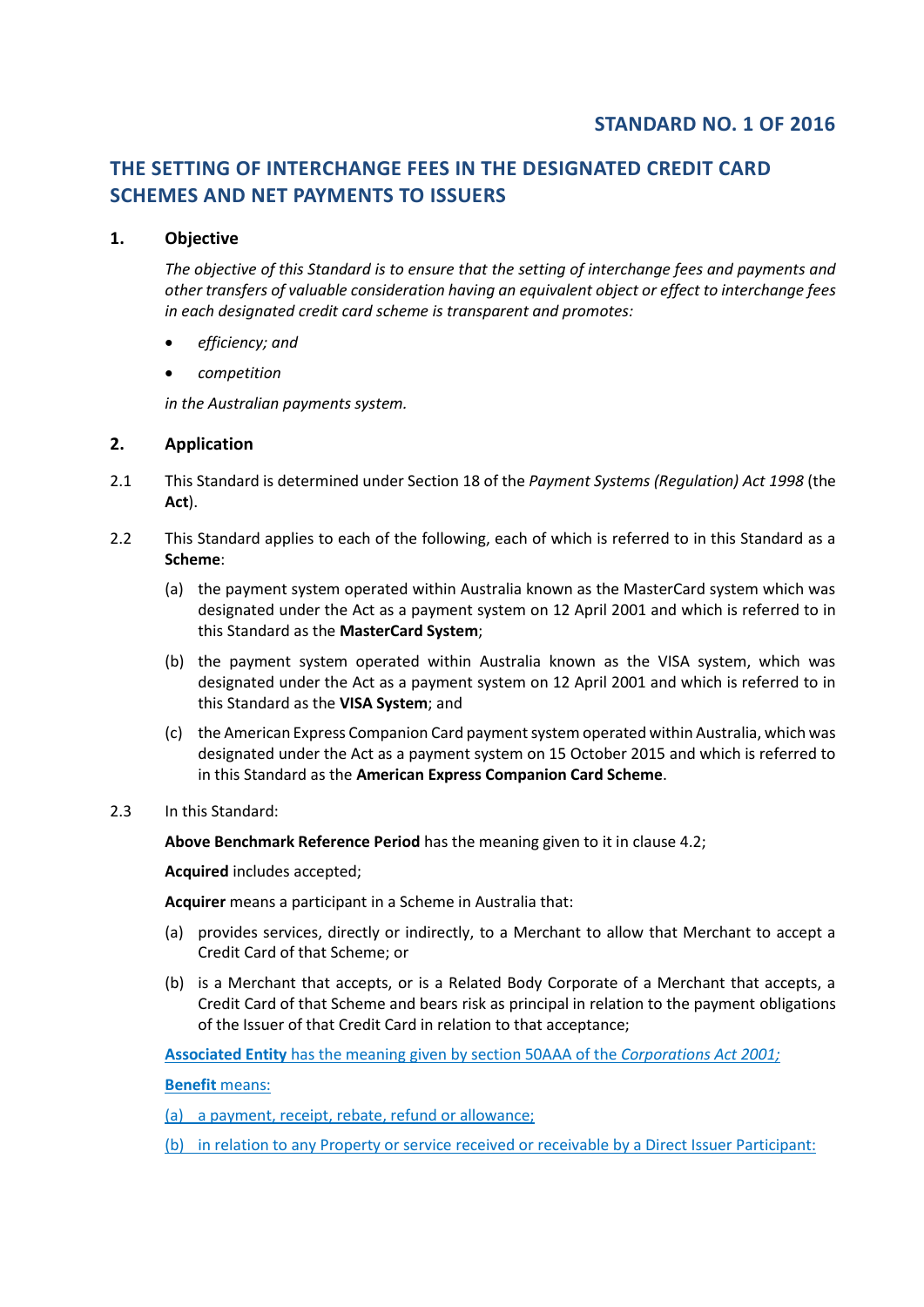- (i) where there is a Regular Price for that Property or service, any discount or deduction from that price;
- (ii) where there is not a Regular Price for that Property or service, an amount by which the Fair Value of the Property or service exceeds the payment or other similar financial consideration made or given for it by the Direct Issuer Participant; and
- (c) a benefit (however named or described) of a similar nature to, or having the same effect as, a benefit of the kind specified in (a) or (b) above;

**Benefit** means a payment, receipt, rebate, refund, allowance, discount or deduction or a benefit (however named or described) of a similar nature to any of them;

#### **Commencement Date** means 1 July 2017;

**Core Service** means, in relation to a Scheme, a service provided by the administrator of the Scheme in Australia or any of its Associated Entities that meets the requirements in the following paragraphs (a), (b) and (c):

- (a) the service is used by a participant in the Scheme in Australia in relation to Devices of the Scheme that can be used for purchasing goods or services on credit or transactions initiated using those Devices; and
- (b) without the service it would not be possible for a Direct Issuer Participant to be an Issuer or for another entity to be an Issuer through Sponsorship by a Direct Issuer Participant of the Scheme; and
- (c) the service (however named or described) relates to one or more of the following (each a Core Function) and only to one or more Core Functions:
	- (i) the licensing of the Scheme's brands and other intellectual property owned by, or licensed to, the administrator of the Scheme in Australia or any of its Associated Entities, a licence (or sub-licence) of which is required in order to be a participant in the Scheme;
	- (ii) connection to, and/or maintenance of a connection to, the systems to which it is necessary to connect in order to be a participant in the Scheme;
	- (iii) transaction processing (including processing of charge-back transactions);
	- (iv) clearing and settlement (including clearing and settlement of charge-back transactions);
	- (v) authentication;
	- (vi) authorisation;
	- (vii) stand-in processing, clearing and settlement;
	- (viii) fraud prevention; and
	- (ix) handling, investigating and settling disputes, and requests or claims for chargebacks, raised by holders of Devices.

A service will relate only to one or more Core Functions for the purpose of this paragraph (c) even if it involves or includes incidental services necessary to support one or more Core Functions;

**Credit Card Account** means, in relation to a Credit Card of a Scheme, the account that is debited when that Device is used to purchase goods or services on credit;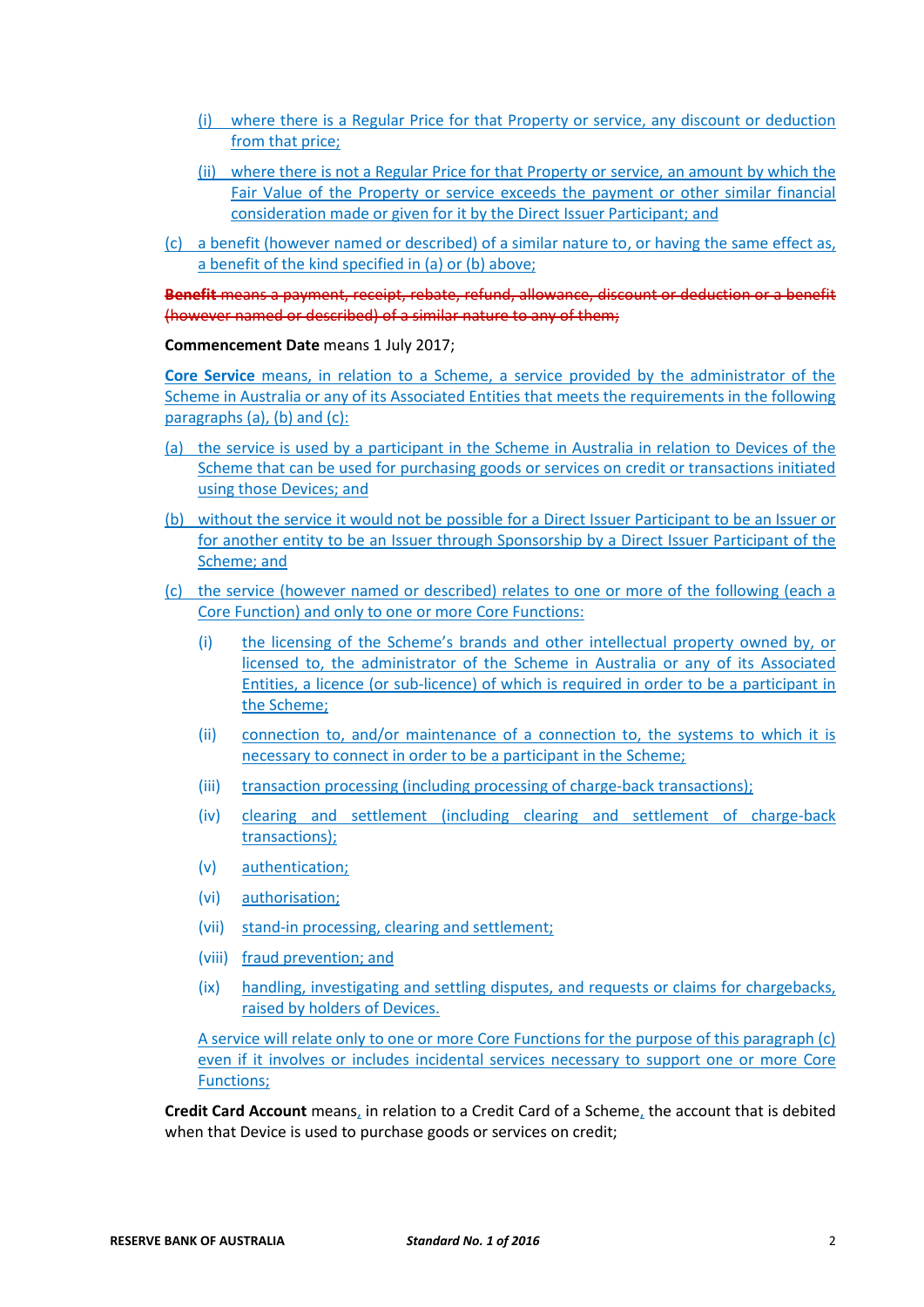**Credit Card of a Scheme** or **Credit Card of that Scheme** means, in relation to a Scheme, a Device issued by a participant in the Scheme in Australia under the Rules of the Scheme that can be used for purchasing goods or services on credit;

**Credit Card Transaction** means, in relation to a Scheme, a transaction in that Scheme between a holder of a Credit Card of that Scheme and a Merchant involving the purchase of goods or services using a Credit Card of that Scheme that is Acquired by an Acquirer (but does not include any transaction to reverse such a transaction or provide a credit or make a chargeback in relation to such a transaction);

**Device** means any card, plate or other payment code or device, including a code or device where no physical card or other embodiment is issued and a code or device used or to be used for only one transaction;

**Direct Issuer Participant** means, in relation to a Scheme, a participant in that Scheme in Australia as an Issuer, or as a Sponsor for one or more Issuers, that is not an Indirect Issuer Participant in that Scheme in Australia. Without limitation, for the:

- (a) MasterCard System this means any Principal Customer or Association Customer, each as defined in the Rules of the Scheme, in its capacity as Issuer or as Sponsor for one or more Issuers; or
- (b) VISA System this means any Principal-Type Member as defined in the Rules of the Scheme in its capacity as Issuer or as Sponsor for one or more Issuers;

**Direct Issuer Participant Payments** has the meaning given to it in clause 5.2;

**Direct Issuer Participant Receipts** has the meaning given to it in clause 5.2;

**Fair Value** means, in relation to any Property or service:

(a) subject to paragraph (b), the amount that would be paid to acquire the Property or service in an orderly transaction between independent, unrelated and well informed parties at the earlier of:

(i) the date the Property or service was first provided; and

(ii) the date the Property or service was committed to be provided,

to the Direct Issuer Participant; but

- (b) if at any subsequent time the amount that would be paid to acquire the Property or service in an orderly transaction between independent, unrelated and well informed parties (**Revised Value**) is materially different from the amount determined in accordance with paragraph (a) (or, if any adjustment is made in accordance with this paragraph (b), the most recent such adjustment), the Fair Value may be adjusted to that Revised Value provided:
	- (i) use of that Revised Value as Fair Value is fair and reasonable and consistent with the objective of this Standard; and
	- (ii) the Fair Value may be adjusted to a Revised Value no more than once in a Reporting Period;

**Incentive Test:** a Benefit meets the **Incentive Test** in relation to a Scheme if it is given for a purpose of, or has or will likely have the effect of, any one or more of the following:

- (a) incentivising the entry into of a contract relating to the issue of Credit Cards of the Scheme;
- (b) promoting or incentivising the issuance or use of Credit Cards of the Scheme; or
- (c) providing or funding incentives to holders of Credit Cards of the Scheme to use those cards.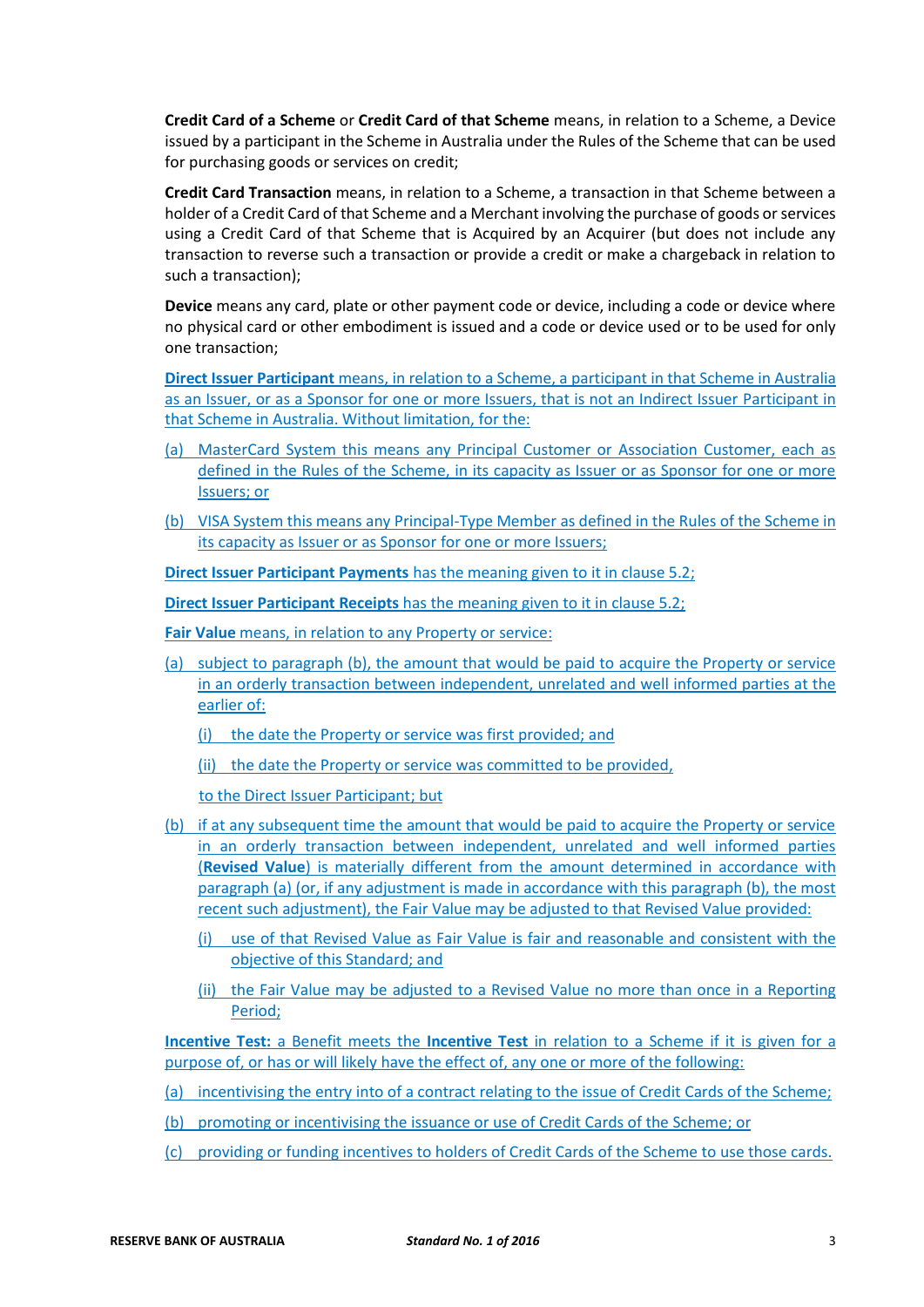Benefits that meet the Incentive Test in relation to a Scheme include lump-sum, volume based and transaction-specific Benefits such as:

- (i) incentives to market Credit Cards of the Scheme; and
- (ii) any of the following earned, accrued or receivable by a Direct Issuer Participant for agreeing to issue Credit Cards of the Scheme or for Credit Card Transactions undertaken in the Scheme meeting or exceeding a specific transaction volume, percentage share or dollar amount of transactions processed:
	- (A) a rebate on any fees or other costs or charges, whether for a Core Service or for any other product or service;
	- (B) a discount from the Regular Price of any Property or service, whether the Property or service is related to Credit Cards of the Scheme or not:

**Indirect Issuer Participant** means, in relation to a Scheme, a participant in that Scheme in Australia as an Issuer that participates in the Scheme in Australia as Issuer through the Sponsorship of another participant in that Scheme. Without limitation, for the:

- (a) MasterCard System this means any Affiliate Customer as defined in the Rules of the Scheme in its capacity as Issuer; or
- (b) VISA System this means any Participant-Type Member or Associate-Type Member, each as defined in the Rules of the Scheme, in its capacity as Issuer;

**Interchange Fee Category** has the meaning given to it in clause 4.1(b);

**Interchange Fees** means:

- (a) for each of the VISA System and the MasterCard System, wholesale fees, known as interchange fees, which are payable between an Issuer and an Acquirer, directly or indirectly, in relation to Credit Card Transactions in the Scheme; and
- (b) for the American Express Companion Card Scheme, wholesale fees, known as issuer fees or issuer rates, which are payable, directly or indirectly, between an Issuer which is a participant in the Scheme in Australia and the Acquirer or an administrator of the Scheme in Australia, or any Related Body Corporate of either of them, and any other Credit Card Transaction based payments which are functionally equivalent to such issuer fees or issuer rates or to the fees described in paragraph (a) above;

**Issuer** means a participant in a Scheme in Australia that has a contractual relationship with its customers under which it issues Credit Cards of a Scheme to those its customers or their nominees;

**Issuer Payments** has the meaning given to it in clause 5.2;

**Issuer Receipts** has the meaning given to it in clause 5.2;

**Merchant** means, in relation to a Scheme, a merchant in Australia that accepts a Credit Card of that Scheme for payment for goods or services;

**Multilateral Interchange Fee** means, in relation to a Scheme, an Interchange Fee that is determined by an administrator of the Scheme and applies regardless of the identity of the Acquirer or Issuer paying or receiving the Interchange Fee;

**Net Compensation** has the meaning given to it in clause 5.1;

**Property** means any property including any good and any proprietary right or interest;

**Quarter** means a 3 month period ending on 30 June, 30 September, 31 December or 31 March;

**Reference Period** means a 12 month period ending on the last day of a Quarter;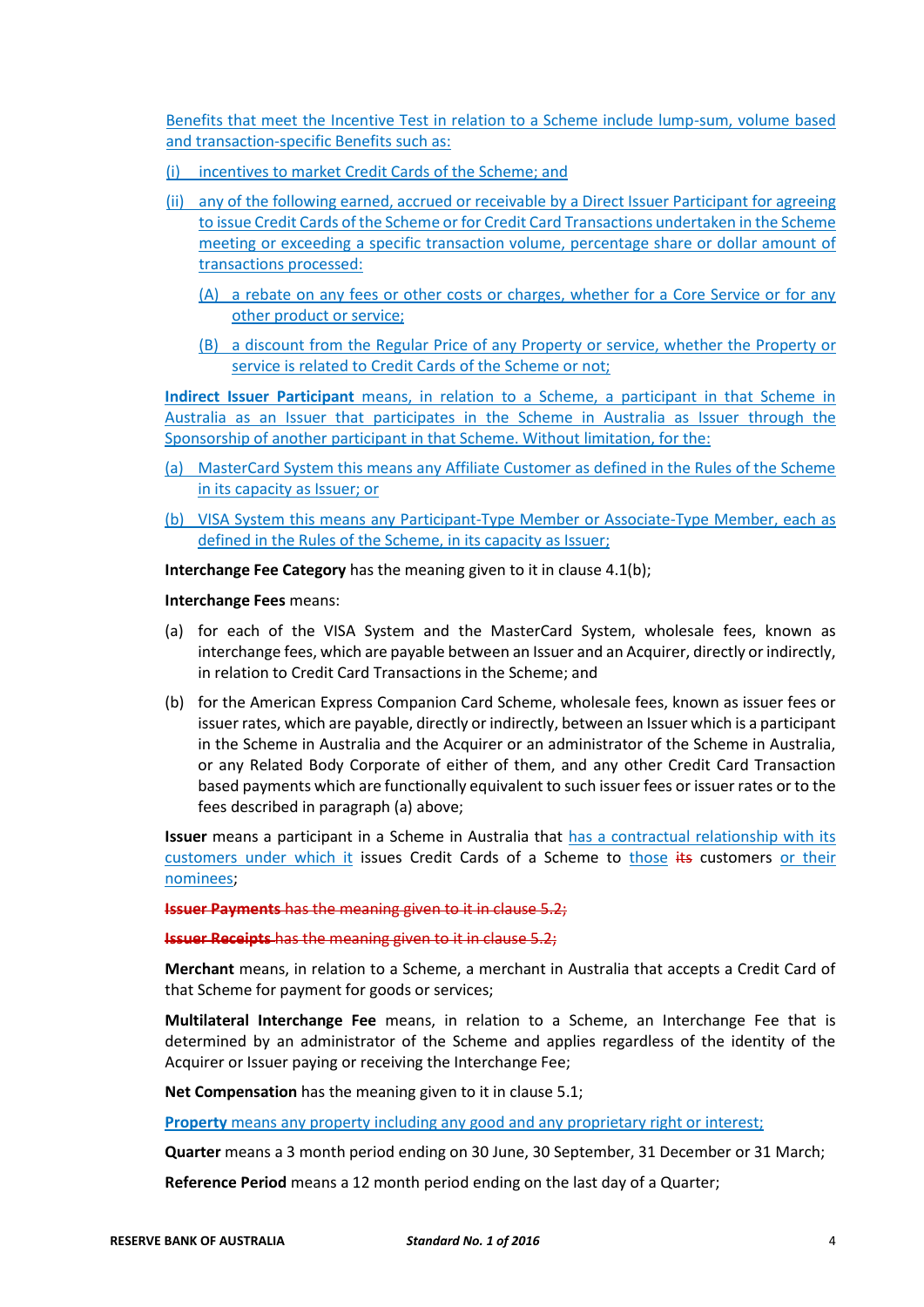**Regular Price** means, in relation to Property or a service, a supplier and a Direct Issuer Participant at any time, the price at which the supplier is regularly supplying Property or services of the same description to entities of a class, group or type that includes the Direct Issuer Participant at that time;

**Registration Date** means the date on which this Standard is registered in the Federal Register of Legislation;

**Related Body Corporate** has the meaning given in the *Corporations Act 2001*;

**Relevant Portion** has the meaning given to it in clause 5.2;

**Reporting Period** means, subject to clause 7.3, a 12 month period ending 30 June;

**Rules of a Scheme** or **Rules of the Scheme** means the constitution, rules, by-laws, procedures and instruments of the relevant Scheme as applied in Australia, and any other arrangement relating to the Scheme by which participants in that Scheme in Australia are, or consider themselves to be, bound;

**Sponsor** means a participant in a Scheme in Australia who has accepted responsibility in whole or in part for, or to act as agent for, another entity under and in accordance with the Rules of the Scheme so that the other entity may participate in the Scheme and **Sponsorship** has a corresponding meaning;

**include** or **including** or **such as** when introducing an example do not limit the meaning of the words to which the example relates to that example or examples of a similar kind; and

terms defined in the Act have the same meaning in this Standard.

- 2.4 For the purposes of this Standard:
	- (a) a provision of a plan, arrangement or agreement shall be deemed to have a particular purpose if the provision was included in the plan, arrangement or agreement by a party or parties for purposes that include that purpose and that purpose was a substantial purpose; and
	- (b) conduct including the payment or receipt of a fee or the giving of a benefit or other valuable consideration shall be deemed to have been made for a particular purpose if the person undertaking the conduct, payment or receipt did so for purposes that include that purpose and that purpose was a substantial purpose.
- 2.5 Each participant in a Scheme must do all things necessary on its part to ensure compliance with this Standard.
- 2.6 If any part of this Standard is invalid, this Standard is ineffective only to the extent of such part without invalidating the remaining parts of this Standard.
- 2.7 This Standard is to be interpreted:
	- (a) in accordance with its objective; and
	- (b) by looking beyond form to substance.
- 2.8 For the purposes of this Standard, an Interchange Fee paid from an Acquirer to an Issuer is to be expressed as a positive number and an Interchange Fee paid from an Issuer to an Acquirer is to be expressed as a negative number.
- 2.9 On the Commencement Date this Standard replaces *Standard No. 1, The Setting of Wholesale (Interchange) Fees in the Designated Credit Card Schemes* relating to each of the VISA System and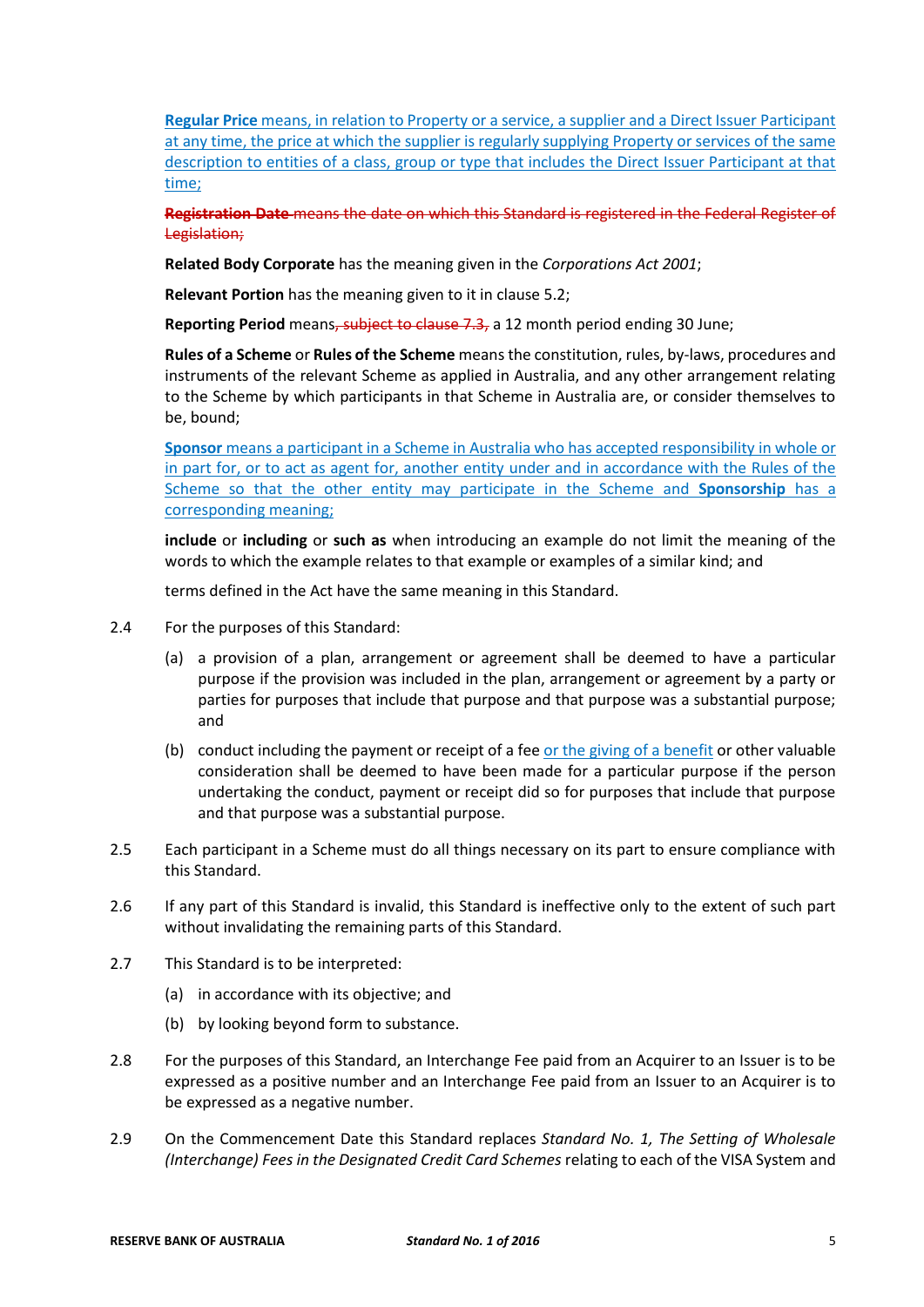MasterCard System. Neither the registration nor the terms of this Standard affect that standard before the Commencement Date.

## **3. Anti-Avoidance**

A participant in a Scheme must not, either alone or together with one or more other persons, enter into, begin to carry out or carry out a plan or arrangement or otherwise be knowingly involved in a plan or arrangement if it would be concluded that the person did so for a purpose of avoiding the application of this Standard, and the plan or arrangement or part of the plan or arrangement has achieved or would but for this provision have achieved or could reasonably be considered to have achieved that purpose.

# **4. Interchange Fees**

- 4.1 (a) An Interchange Fee (exclusive of goods and services tax) in relation to a Credit Card Transaction must not exceed 0.800 per cent of the value of the Credit Card Transaction to which it relates.
	- (b) If an Interchange Fee applies in relation to a category of Credit Card Transactions (whether that category is determined by reference to the nature of the holder, or type, of the Credit Card of the Scheme, the identity or nature of the Merchant, the means of effecting the transaction, the security or authentication that applies or any other matter, or is a residual category covering transactions not in any other category) (**Interchange Fee Category**), that Interchange Fee must be:
		- (i) a percentage of the value of the Credit Card Transaction to which it relates; or
		- (ii) a fixed amount,

applying to all Credit Card Transactions in the category, and cannot be expressed as a range of rates or amounts.

- 4.2 If the total value of Interchange Fees (exclusive of goods and services tax) payable in relation to Credit Card Transactions undertaken in a Scheme during a Reference Period exceeds 0.500 per cent of the total value of those Credit Card Transactions:
	- (a) that Reference Period will be an **Above Benchmark Reference Period**; and
	- (b) the participants in that Scheme must take all necessary steps to vary the rates or amounts of Interchange Fees applicable under that Scheme, with effect no later than 2 months and 1 day after the end of the Above Benchmark Reference Period, to rates or amounts such that, had those varied rates or amounts applied under the Scheme during that Above Benchmark Reference Period, that Reference Period would not have been an Above Benchmark Reference Period.
- 4.3 If at any time any Interchange Fee applicable under a Scheme is introduced or removed, or the rate or amount of any Interchange Fee under a Scheme is varied, the Interchange Fees applicable under that Scheme following that change must be such that, had they applied for the whole of the most recent Reference Period prior to the date of the change, that Reference Period would not have been an Above Benchmark Reference Period. Nothing in this clause 4.3 limits clause 4.2.

### **5. Net Payments to Direct Issuer Participants Issuers**

5.1 No Direct Issuer Participant Issuer which is a participant in a Scheme may receive, directly or indirectly, Net Compensation in relation to Credit Card Transactions undertaken in that Scheme. **Net Compensation** is received by a Direct Issuer Participant an Issuer if the Direct Issuer Participant Issuer Receipts of the Direct Issuer Participant Issuer for that Scheme in respect of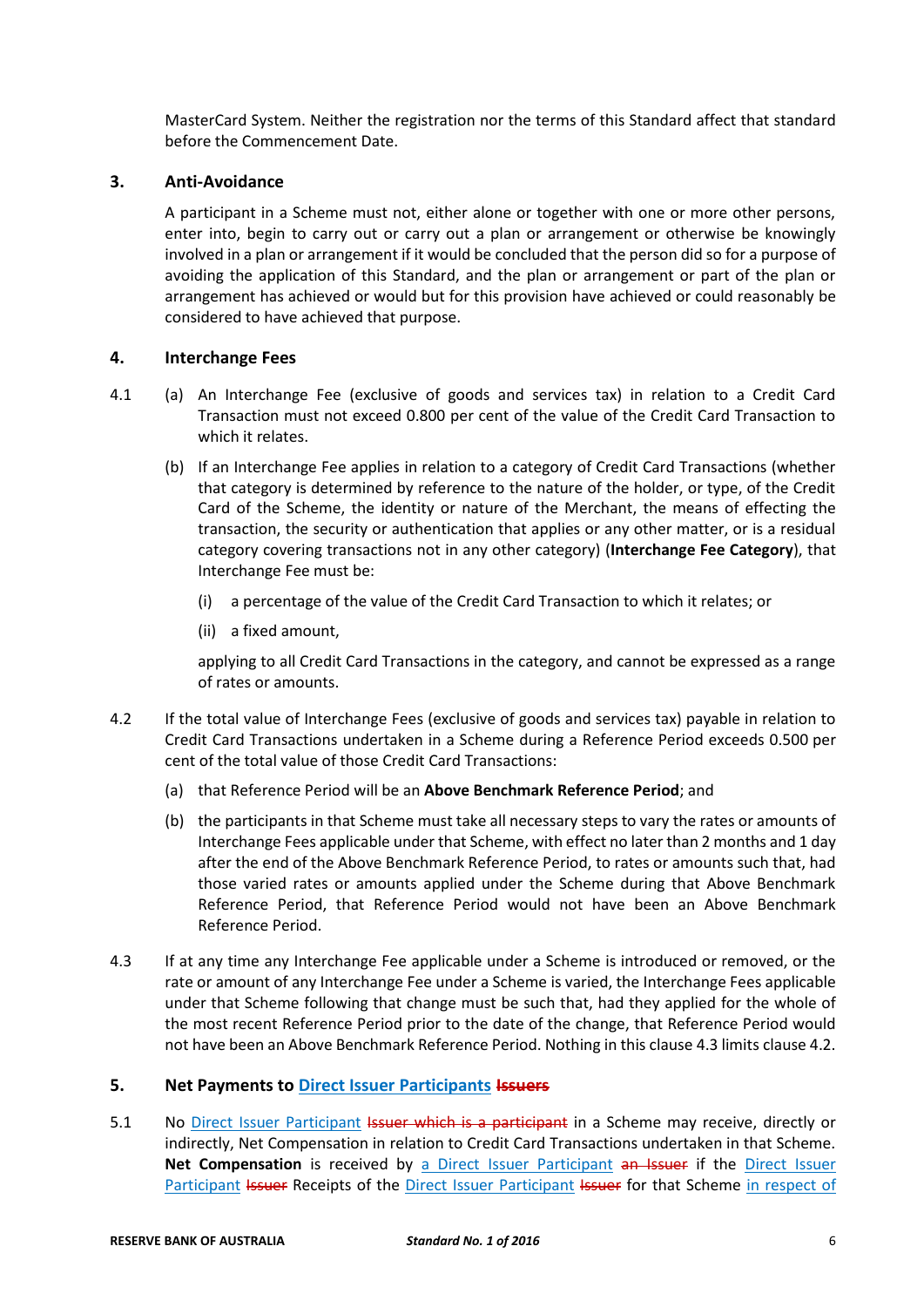over a Reporting Period exceed the Direct Issuer Participant Issuer Payments of the Direct Issuer Participant Issuer for that Scheme in respect of over that Reporting Period.

- 5.2 For the purpose of this clause 5:
	- (a) subject to paragraphs (c), (d), (e), (f) and (g), **Direct Issuer Participant Receipts** of the Direct Issuer Participant for a Scheme and a Reporting Period is the total of the Benefits that meet the Incentive Test in relation to the Scheme that are earned or accrued during, or receivable in respect of, the Reporting Period by the Direct Issuer Participant and payable, allowable or otherwise to be provided, directly or indirectly, by the administrator of the Scheme in Australia or any of its Associated Entities but, if such an Associated Entity is an Acquirer, excluding Interchange Fees;
	- (b) subject to paragraphs (c), (d), (e), (f) and (g), **Direct Issuer Participant Payments** of the Direct Issuer Participant for a Scheme and a Reporting Period is the total amount paid or payable, directly or indirectly, by the Direct Issuer Participant to or in favour of the administrator of the Scheme in Australia or any of its Associated Entities in relation to Core Services provided during or in respect of the Reporting Period for Credit Cards of the Scheme or Credit Card Transactions undertaken in the Scheme;
- 5.2 For the purpose of this clause 5 and subject to clause 7.3(d):
	- (a) subject to paragraphs (c), (d) and (e), **Issuer Receipts** of the Issuer for a Scheme is the total of the Benefits received, directly or indirectly, by the Issuer in relation to Credit Cards of the Scheme or Credit Card Transactions undertaken in the Scheme that have a purpose or likely effect of promoting or incentivising the issuance or use of Credit Cards of the Scheme or of providing or funding incentives to holders of Credit Cards of the Scheme to use those cards, but excluding:
		- (i) Interchange Fees;
		- (ii) payments made by or on behalf of holders of Credit Cards of the Scheme (or holders of the related Credit Card Accounts) to:
			- (A) discharge a liability (whether then due and payable or not) to the Issuer that arose as a result of such a Device being held or used; or
			- (B) create a credit balance in the relevant Credit Card Account; and
		- (iii) any transaction to reverse a Credit Card Transaction or provide a credit or make a chargeback in relation to a Credit Card Transaction.

These Benefits include volume based and transaction specific Benefits such as:

- (i) marketing incentives;
- (ii) Benefits for meeting or exceeding a specific transaction volume, percentage share or dollar amount of transactions processed; and
- (iii) signing bonuses;
- (b) subject to paragraphs (c), (d) and (e), **Issuer Payments** of the Issuer for a Scheme is the total amount of all Benefits paid, given or allowed, directly or indirectly, by the Issuer to or in favour of the administrator of the Scheme in Australia or an Acquirer in relation to Credit Cards of the Scheme or Credit Card Transactions undertaken in the Scheme (excluding Interchange Fees and the amount of the Credit Card Transactions paid by the Issuer to the Acquirer to settle obligations arising from the clearing of Credit Card Transactions). These Benefits include:
	- (i) Scheme branding fees;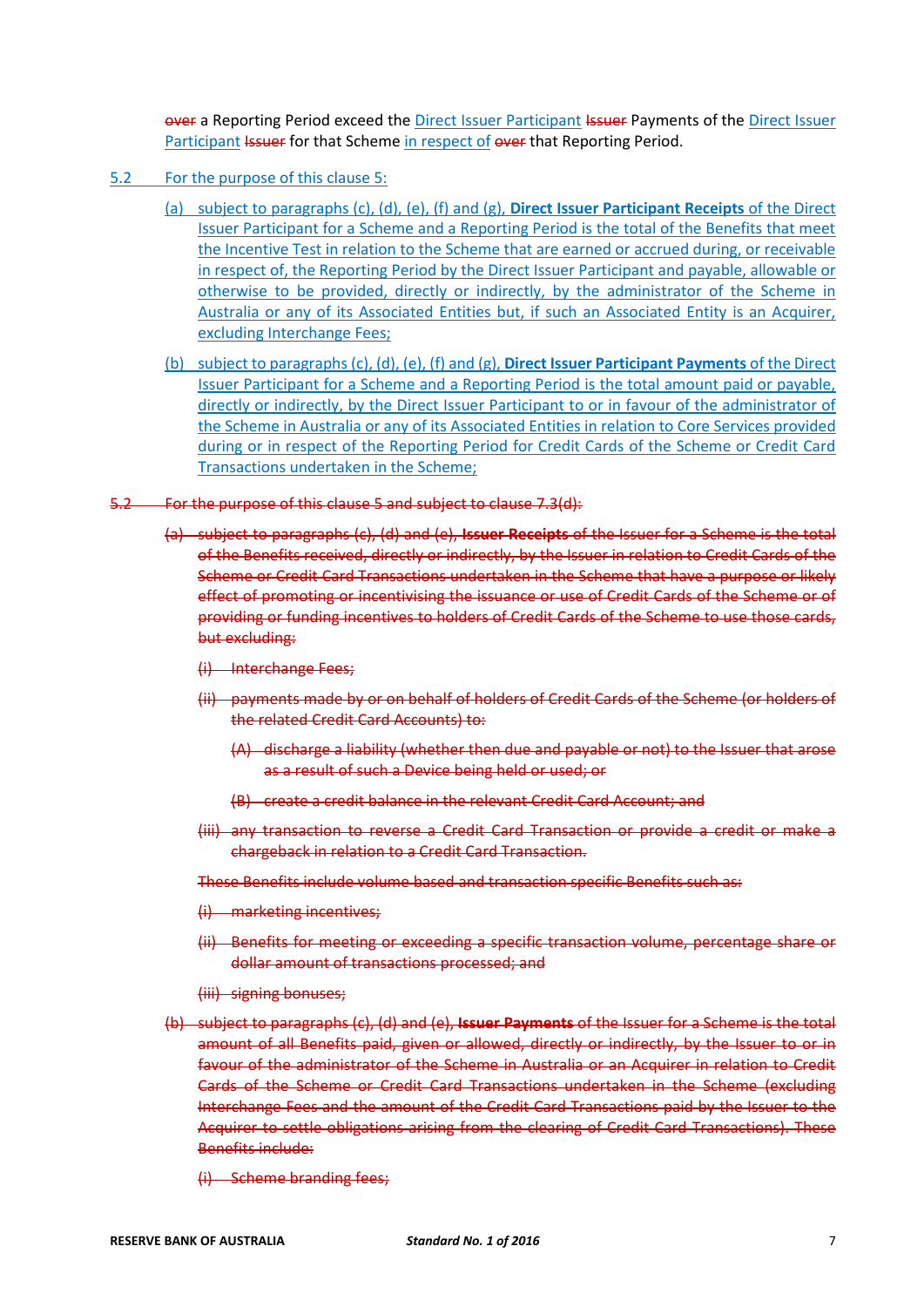#### (ii) processing fees; and

(iii) assessment fees;

- (c) if a Benefit referred to in paragraph (a) or (b) does not relate solely to Credit Cards of the Scheme or Credit Card Transactions undertaken in the Scheme and also relates to other Devices or other transactions:
	- (i) the Benefit must be apportioned between:
		- (A) the Credit Cards of the Scheme and Credit Card Transactions on the one hand; and
		- (B) the other Devices and other transactions on the other,

fairly and reasonably, having regard to, where relevant, the transaction history on Devices used in the payment systems to which the Benefit relates and the proportion of the Devices to which the Benefit relates that are Credit Cards of the Scheme issued by the Direct Issuer Participant or by any Indirect Issuer Participant through Sponsorship by that Direct Issuer Participant Issuer; and

- (ii) the portion referable to Credit Cards of the Scheme and Credit Card Transactions determined in accordance with sub-paragraph (i) (the **Relevant Portion**) must be included in the determination of Direct Issuer Participant Issuer Receipts or Direct Issuer Participant *Issuer* Payments, as applicable;
- (d) one method of apportionment under clause  $5.2(c)$  that will be fair and reasonable for the purpose of that provision  $\epsilon$  and  $\epsilon$  5.2( $\epsilon$ ) is an apportionment on a pro-rata basis, based on the value of Credit Card Transactions undertaken in the Scheme using Credit Cards of the Scheme during issued by that Issuer over the Reporting Period as a proportion of the total value of the transactions undertaken in any payment system to which the Benefit relates during over the Reporting Period using Devices issued by that Issuer. This does not preclude an apportionment in another way that meets the requirements of clause  $5.2(c)$ ; and
- (e) where a Benefit referred to in paragraph (a), (b) or (c) relates to a period that spans more than one Reporting Period, the Benefit or, in the case of a Benefit referred to in paragraph (c), the Relevant Portion of the Benefit, may be allocated among Reporting Periods, in which case the allocation must:
	- (i) be on a pro-rata basis based on the number of months in each relevant Reporting Period to which the Benefit relates if an allocation on that basis would fairly and reasonably align the Benefit to the activity to which the Benefit relates; or provided that:
	- (ii) otherwise on some other basis that fairly and reasonably aligns the allocation of the Benefit to the activity to which the Benefit relates,

in each case provided that:

- $(iii)$ no part of it is allocated to any Reporting Period the whole of which occurs before the term of the contract or arrangement under which the Benefit is payable, receivable or allowable has commenced;
- $(iviii)$  no part of it is allocated to any Reporting Period the whole of which occurs after the term of the contract or arrangement under which the Benefit is payable, receivable or allowable has ended; and
- $(viii)$  it may not be allocated among more than 10 consecutive Reporting Periods;
- (f) a Direct Issuer Participant who adopts a particular method permitted by clause 5.2 of this Standard of:
	- (i) determining whether and to what extent: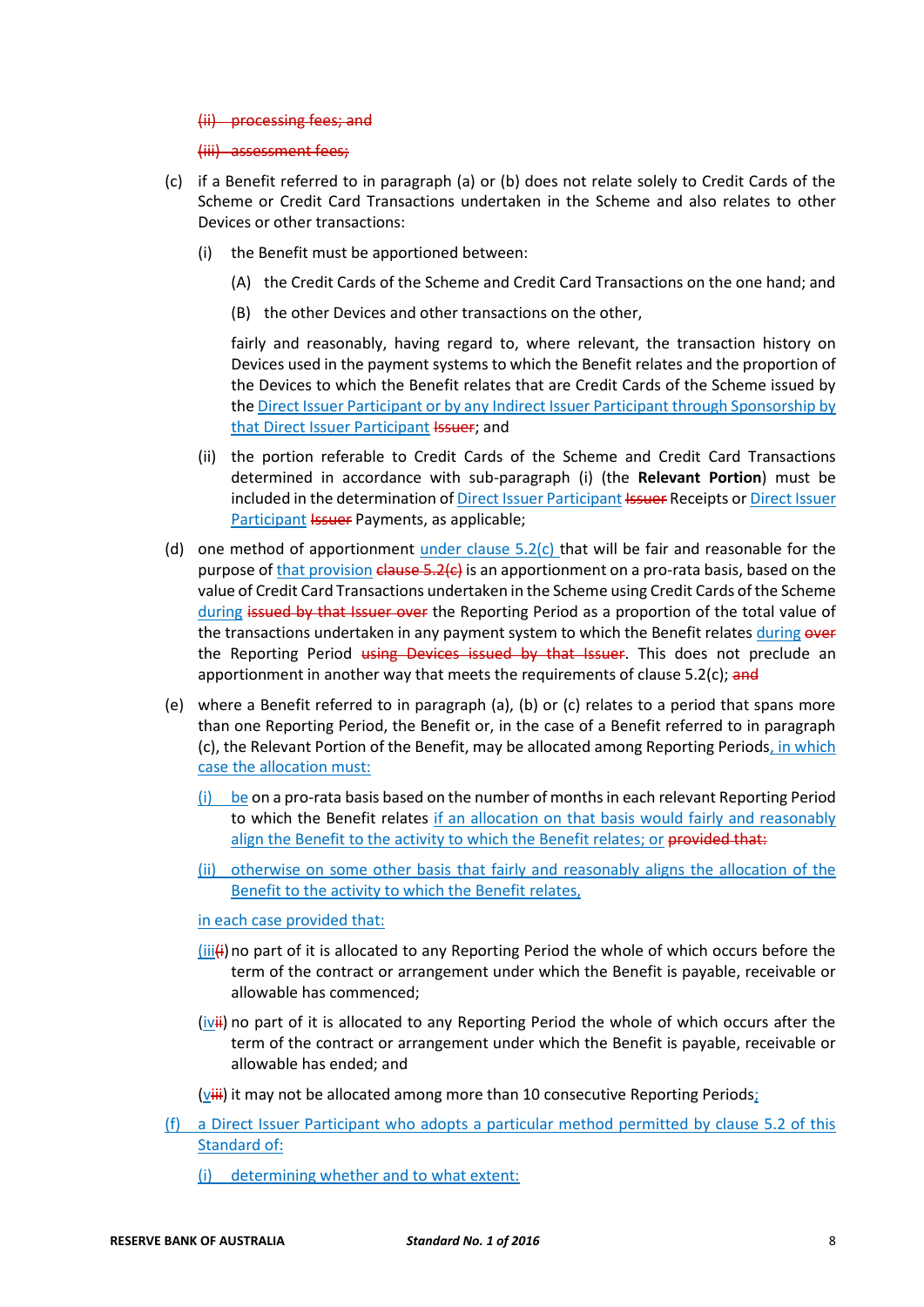- (A) Benefits are earned or accrued during, or are receivable in respect of, a Reporting Period for the purposes of paragraph 5.2(a); or
- (B) Core Services are provided during or in respect of a Reporting Period for the purposes of paragraph 5.2(b); or
- (ii) allocating or apportioning Benefits for the purpose of paragraph (c), (d) or (e),

must, unless the Reserve Bank of Australia otherwise agrees in writing, continue to use the same method consistently from one Reporting Period to the next; and

- (g) for the purpose of this clause 5, a Direct Issuer Participant must ensure that:
	- (i) a Benefit paid, allowed or otherwise provided, directly or indirectly, by the administrator of the Scheme in Australia or any of its Associated Entities that meets the Incentive Test is included as a Direct Issuer Participant Receipt in the calculation of Net Compensation in respect of a Reporting Period; and
	- (ii) an amount treated as a Direct Issuer Participant Payment in the calculation of Net Compensation in respect of a Reporting Period is not included as a Direct Issuer Participant Payment in the calculation of Net Compensation for any other Reporting Period.

# **6. Reporting and Transparency**

- 6.1 An administrator of a Scheme in Australia or a representative of the participants in the Scheme in Australia must publish the Multilateral Interchange Fee rates or amounts (whichever is applicable) of the Scheme in Australia on the Scheme's website, including the rates or amounts for each Interchange Fee Category.
- 6.2 Each:

(a) Acquirer; and

(b) Issuer that is a Direct Issuer Participant,

that is a party to an agreement with one or more other participants in a Scheme to pay or receive Interchange Fees in relation to Credit Card Transactions in the Scheme that are not Multilateral Interchange Fees must report to the Reserve Bank of Australia by 31 July each year the range of Interchange Fee rates or amounts (whichever is applicable) it received or paid in respect of the most recent Reporting Period. The Reserve Bank of Australia may publish the reported range of these Interchange Fees for the Scheme on its website.

- 6.3 An administrator of a Scheme in Australia or a representative of the participants in the Scheme in Australia must on or before 31 July each year certify in writing to the Reserve Bank of Australia in respect of the most recent Reporting Period, that Interchange Fees of the Scheme in Australia were during over that Reporting Period in compliance with this Standard.
- 6.4 Each of an administrator of a Scheme in Australia and each Direct Issuer Participant Issuer who is a participant in the Scheme in Australia must on or before 31 July each year certify in writing to the Reserve Bank of Australia that it was, in respect of over the most recent Reporting Period, in compliance with clause 5.
- 6.5 An administrator of a Scheme in Australia or a representative of the participants of the Scheme in Australia must, not later than 30 days after the end of each Quarter, certify in writing to the Reserve Bank of Australia each of the following for that Quarter for the Scheme:
	- (a) the total value of Credit Card Transactions undertaken in the Scheme in that Quarter;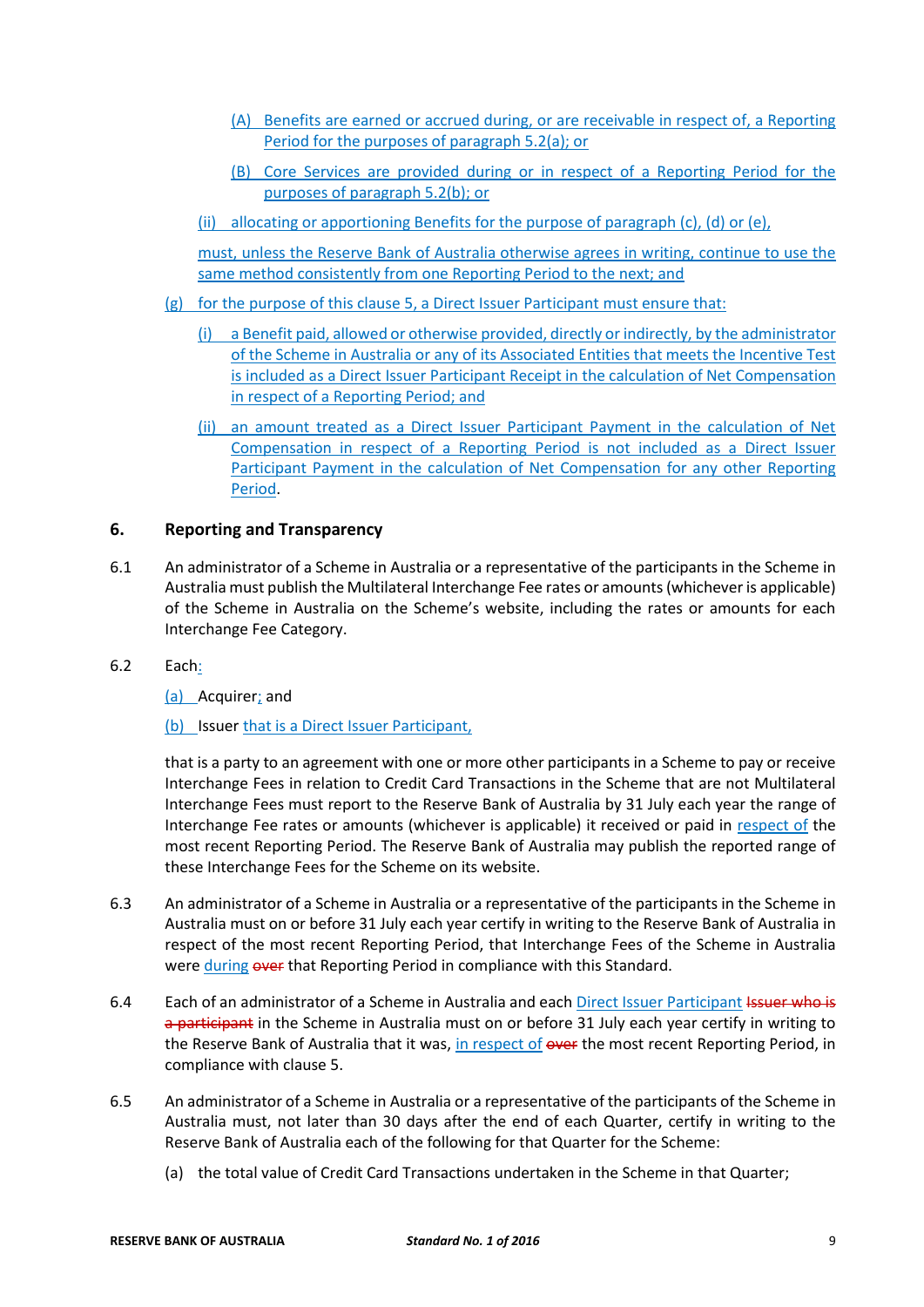- (b) the number of Credit Card Transactions undertaken in the Scheme in that Quarter;
- (c) the total value of all Interchange Fees (exclusive of goods and services tax) payable in respect of the Credit Card Transactions undertaken in the Scheme during that Quarter;
- (d) the total value of Interchange Fees (exclusive of goods and services tax) payable in respect of Credit Card Transactions undertaken in the Scheme during the Quarter divided by the total value of the Credit Card Transactions undertaken in the Scheme during the Quarter; and
- (e) each Interchange Fee Category that applied for some or all of the Quarter and, for each of those categories:
	- (i) the Interchange Fee rates or amounts (whichever is applicable) that applied during the Quarter (expressed as a percentage or an amount, not as a range); and
	- (ii) the total value of Interchange Fees (exclusive of goods and services tax) payable in respect of that Quarter that are referrable to Credit Card Transactions undertaken in the Scheme in that Quarter in that category.

### **7. Commencement and Implementation**

- 7.1 This Standard came comes into force on the Commencement Date, but certain provisions in it had have a transitional application as set out in this clause 7 of this Standard as at the Commencement Date.
- 7.2 This Standard as varied with effect from 1 July 2019 must be complied with for the Reporting Period ending on 30 June 2020 and all subsequent Reporting Periods. For the Reporting Period ending on 30 June 2019 a Direct Issuer Participant in a Scheme may elect to comply, in relation to that Scheme, with either:
	- (a) this Standard as in effect on 30 June 2019; or
	- (b) this Standard as amended with effect on 1 July 2019 as if this Standard so amended had been in effect from 1 July 2018,

and must notify its election of (a) or (b) (**Transitional Election**) to the administrator of the Scheme no later than 1 July 2019.

- 7.3 An administrator of a Scheme in Australia that receives a notification under clause 7.2 from a Direct Issuer Participant must provide its certification of its compliance under clause 6.4 as that compliance relates to that Direct Issuer Participant and the Reporting Period ending on 30 June 2019 on the same basis as that specified in the Transitional Election made by that Direct Issuer Participant.
- 7.4 If a Direct Issuer Participant in a Scheme does not give a Transitional Election in accordance with clause 7.2 then:
	- (a) it is taken to have elected to comply, in relation to that Scheme, with this Standard as in effect on 30 June 2019; and
	- (b) the administrator of the Scheme in Australia must provide its certification under clause 6.4 in relation to that Direct Issuer Participant and the Reporting Period ending on 30 June 2019 accordingly.
- 7.2 Determination of whether there is an Above Benchmark Reference Period must be made Quarterly in accordance with clause 4.2 from the Commencement Date irrespective of whether the relevant Reference Period commenced before or after the Commencement Date. This means that the first determination under clause 4.2 must be made after the Commencement Date in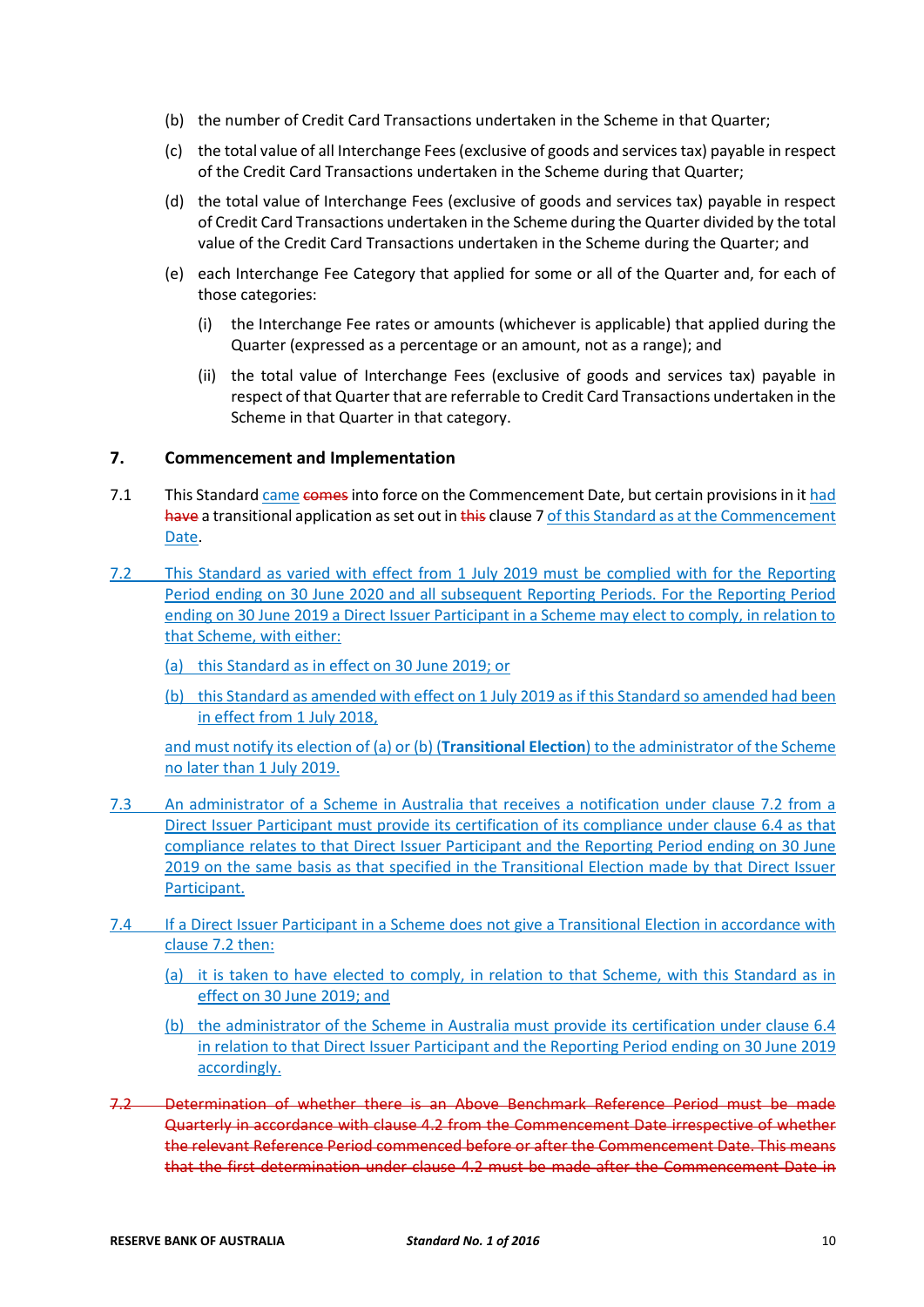relation to the Reference Period ending 30 June 2017, even though that Reference Period commenced before the Commencement Date.

- 7.3 For the purposes only of:
	- (a) clause 5; and
	- (b) clause 6.4 and clause 7.4 as it relates to clause 6.4:

the:

- (c) first Reporting Period will be the period from the Registration Date to 30 June 2018; and
- (d) Net Compensation in relation to an Issuer and a Scheme is to be calculated for that first Reporting Period using only the Issuer Receipts of the Issuer and the Issuer Payments of the Issuer over that first Reporting Period that directly or indirectly relate to issue or use of Credit Cards of the Scheme, or Credit Card Transactions in the Scheme, on or after the Commencement Date.
- 7.4 The first reports and certifications under clauses 6.2, 6.3 and 6.4 must be made by 31 July 2018 in respect of the Reporting Period ending on 30 June 2018.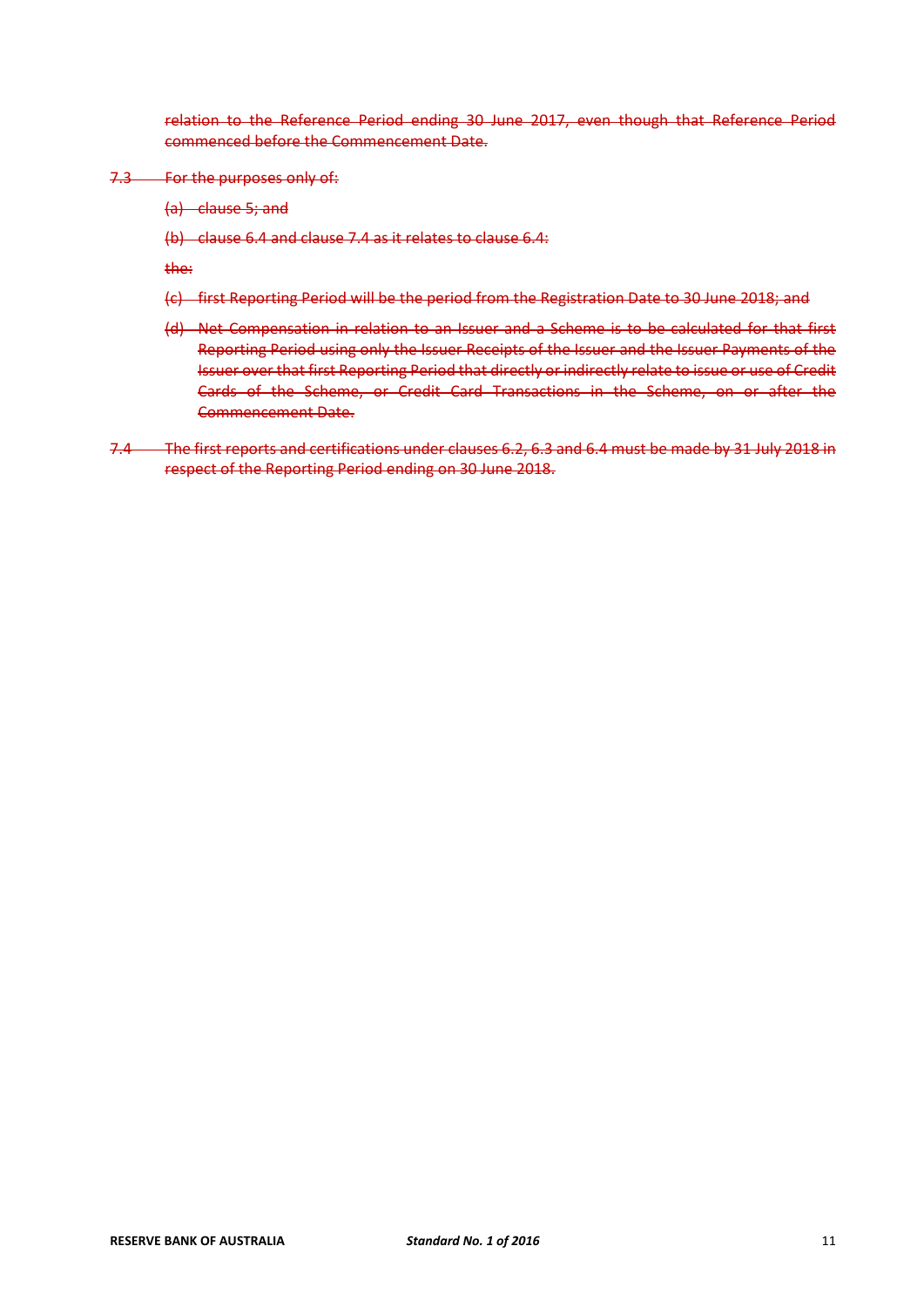# **STANDARD NO. 2 OF 2016**

# **THE SETTING OF INTERCHANGE FEES IN THE DESIGNATED DEBIT AND PREPAID CARD SCHEMES AND NET PAYMENTS TO ISSUERS**

# **1. Objective**

*The objective of this Standard is to ensure that the setting of interchange fees and payments and other transfers of valuable consideration having an equivalent object or effect to interchange fees in each designated debit card scheme and prepaid card scheme is transparent and promotes:*

- *efficiency; and*
- *competition*

*in the Australian payments system.* 

# **2. Application**

- 2.1 This Standard is determined under Section 18 of the *Payment Systems (Regulation) Act 1998* (the **Act**).
- 2.2 This Standard applies to each of the following, each of which is referred to in this Standard as a **Scheme**:
	- (a) the payment system operated within Australia known as Visa Debit, which was designated under the Act as a payment system on 23 February 2004 and which is referred to in this Standard as **Visa Debit**;
	- (b) the payment system operated within Australia known as Visa Prepaid, which was designated under the Act as a payment system on 15 October 2015 and which is referred to in this Standard as **Visa Prepaid**;
	- (c) the payment system operated within Australia known as Debit MasterCard, which was designated under the Act as a payment system on 15 October 2015 and which is referred to in this Standard as **Debit MasterCard**;
	- (d) the payment system operated within Australia known as MasterCard Prepaid, which was designated under the Act as a payment system on 15 October 2015 and which is referred to in this Standard as **MasterCard Prepaid**;
	- (e) the debit card payment system operated within Australia known as the EFTPOS payment system, which was designated under the Act as a payment system on 12 June 2012 and which is referred to in this standard as the **EFTPOS System**; and
	- (f) the prepaid card payment system operated within Australia under the EFTPOS Scheme Rules, which was designated under the Act as a payment system on 15 October 2015 and which is referred to in this standard as **EFTPOS Prepaid**.

# 2.3 In this Standard:

**Above Benchmark Reference Period** has the meaning given to it in clause 4.2;

**Acquired** includes accepted;

**Acquirer** means a participant in a Scheme in Australia that:

(a) provides services, directly or indirectly, to a Merchant to allow that Merchant to accept a Card of that Scheme*;* or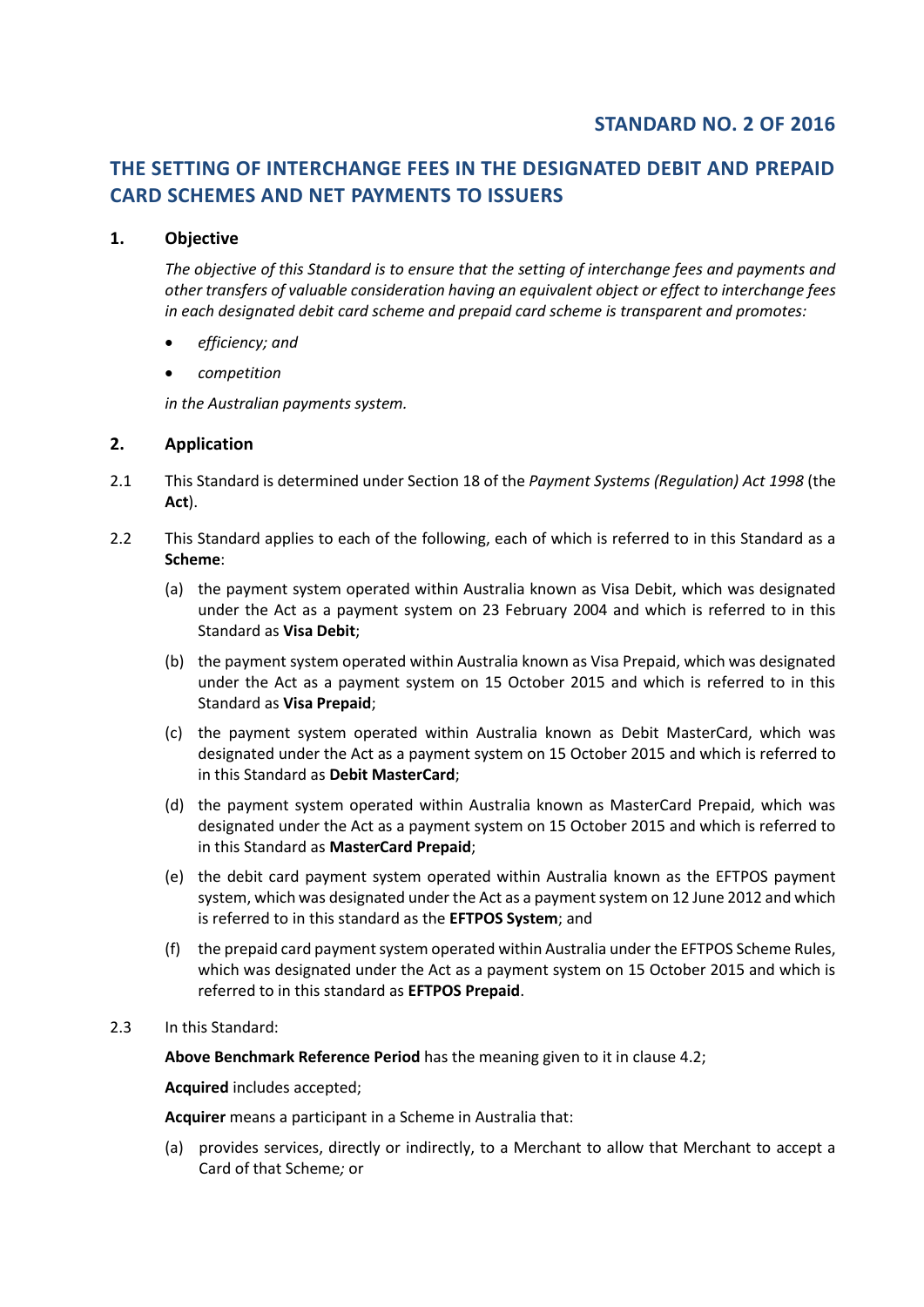(b) is a Merchant that accepts, or is a Related Body Corporate of a Merchant that accepts, a Card of that Scheme and bears risk as principal in relation to the payment obligations of the Issuer of that Card in relation to that acceptance;

**Associated Entity** has the meaning given by section 50AAA of the *Corporations Act 2001;*

#### **Benefit** means:

- (a) a payment, receipt, rebate, refund  $or$ , allowance;
- (b) in relation to any Property or service (other than a Supplementary Service) received or receivable by a Direct Issuer Participant:
	- (i) where there is a Regular Price for that Property or service, any<sub>r</sub> discount or deduction from that price;
	- (ii) where there is not a Regular Price for that Property or service, an amount by which the Fair Value of the Property or service exceeds the payment or other similar financial consideration made or given for it by the Direct Issuer Participant; and
- $(c)$  or a benefit (however named or described) of a similar nature to, or having the same effect as, a benefit of the kind specified in (a) or (b) above any of them;

**Card Account** means, in relation to a Card of a Scheme, the account that is debited when that Device is used to purchase goods or services;

**Card of a Scheme** or **Card of that Scheme** means a Debit Card of a Scheme or a Prepaid Card of a Scheme;

**Card of a Scheme Pair** means a Card of a Scheme that is part of a Scheme Pair;

**Card Transaction** means a Debit Card Transaction or a Prepaid Card Transaction;

**Commencement Date** means 1 July 2017;

**Core Service** means, in relation to a Scheme, a service provided by the administrator of the Scheme in Australia or any of its Associated Entities that meets the requirements in the following paragraphs (a), (b) and (c):

- (a) the service is used by a participant in the Scheme in Australia in relation to Devices of the Scheme that can be used to make payments for goods or services by accessing a deposit account held at an authorised deposit-taking institution or a bank or other financial institution, or transactions initiated using those Devices; and
- (b) without the service it would not be possible for a Direct Issuer Participant to be an Issuer or for another entity to be an Issuer through Sponsorship by a Direct Issuer Participant of the Scheme; and
- (c) the service (however named or described) relates to one or more of the following (each a Core Function) and only to one or more Core Functions:
	- (i) the licensing of the Scheme's brands and other intellectual property owned by, or licensed to, the administrator of the Scheme in Australia or any of its Associated Entities, a licence (or sub-licence) of which is required in order to be a participant in the Scheme;
	- (ii) connection to, and/or maintenance of a connection to, the systems to which it is necessary to connect in order to be a participant in the Scheme;
	- (iii) transaction processing (including processing of charge-back transactions);
	- (iv) clearing and settlement (including clearing and settlement of charge-back transactions);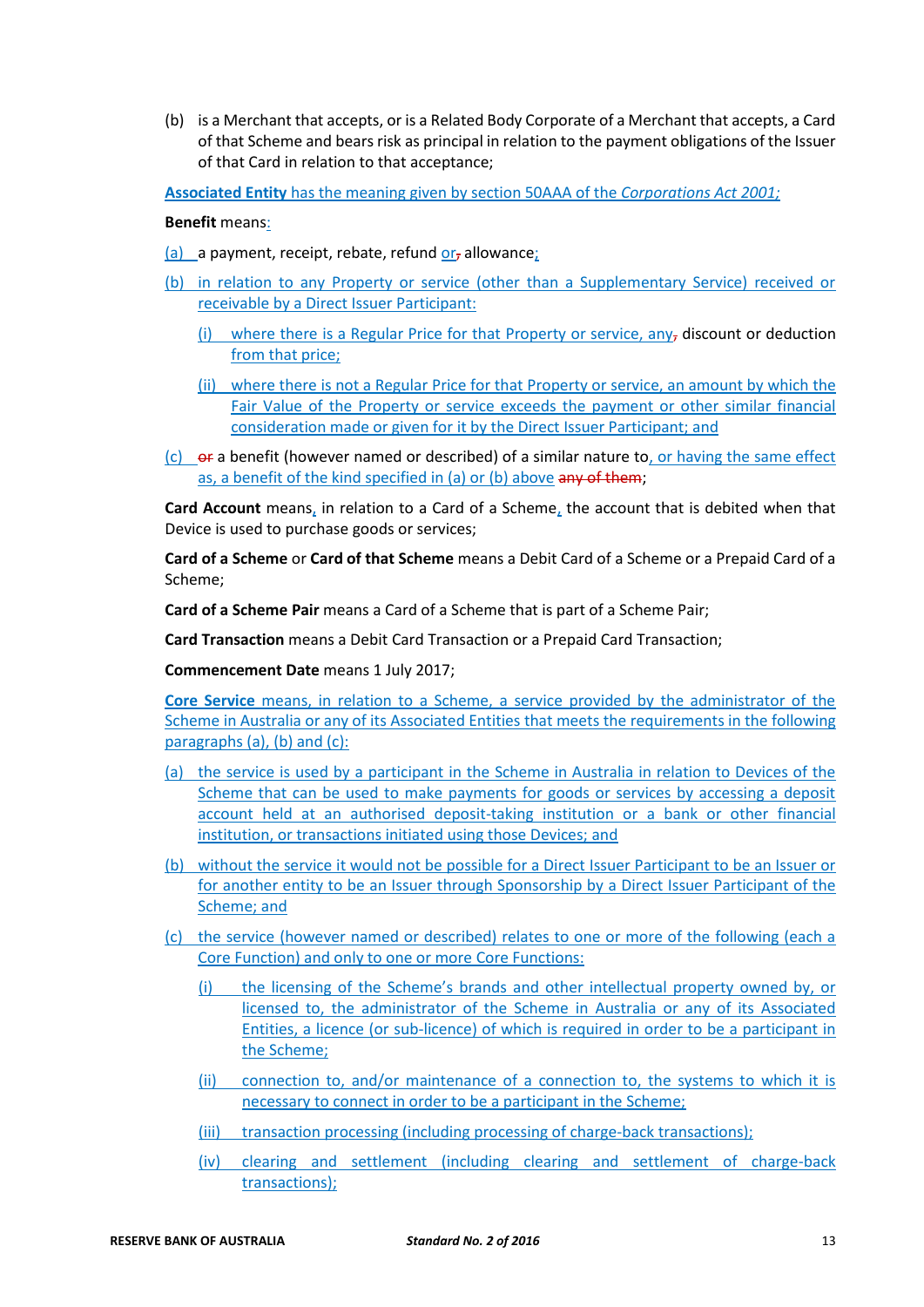- (v) authentication;
- (vi) authorisation;
- (vii) stand-in processing, clearing and settlement;
- (viii) fraud prevention; and
- (ix) handling, investigating and settling disputes, and requests or claims for chargebacks, raised by holders of Devices.

A service will relate only to one or more Core Functions for the purpose of this paragraph (c) even if it involves or includes incidental services necessary to support one or more Core Functions;

**Debit Card of a Scheme** or **Debit Card of that Scheme** means, in relation to a Scheme, a Device issued by a participant in the Scheme in Australia under the Rules of the Scheme that can be used to make payments for goods or services by accessing a deposit account held at an authorised deposit-taking institution or a bank or other financial institution;

**Debit Card Transaction** means, in relation to a Scheme, a transaction in that Scheme between a holder of a Debit Card of that Scheme and a Merchant involving the purchase of goods or services (whether or not it also involves the obtaining of cash) using a Debit Card of that Scheme that is Acquired by an Acquirer (but does not include any transaction to reverse such a transaction or provide a credit or make a chargeback in relation to such a transaction);

**Device** means any card, plate or other payment code or device, including a code or device where no physical card or other embodiment is issued and a code or device used or to be used for only one transaction;

**Direct Issuer Participant** means, in relation to a Scheme, a participant in that Scheme in Australia as an Issuer, or as a Sponsor for one or more Issuers, that is not an Indirect Issuer Participant in that Scheme in Australia. Without limitation, for:

- (a) Debit MasterCard and MasterCard Prepaid this means any Principal Customer or Association Customer, each as defined in the Rules of the Scheme, in its capacity as Issuer or as Sponsor for one or more Issuers;
- (b) VISA Debit and Visa Prepaid this means any Principal-Type Member as defined in the Rules of the Scheme in its capacity as Issuer or as Sponsor for one or more Issuers; or
- (c) EFTPOS System and EFTPOS Prepaid this means:

(i) any eftpos Issuer that is not an Indirect Settler; or

(ii) any Settlement Agent,

with each of those expressions having the meaning given in the Rules of the Scheme;

**Direct Issuer Participant Payments** has the meaning given to it in clause 5.2;

**Direct Issuer Participant Receipts** has the meaning given to it in clause 5.2;

**EFTPOS Scheme Rules** are the rules promulgated under the constitution of EFTPOS Payments Australia Limited (ABN 37 136 180 366) and any schedule, document, specification or rule published by EFTPOS Payments Australia Limited pursuant to those rules;

**Fair Value** means, in relation to any Property or service:

(a) subject to paragraph (b), the amount that would be paid to acquire the Property or service in an orderly transaction between independent, unrelated and well informed parties at the earlier of: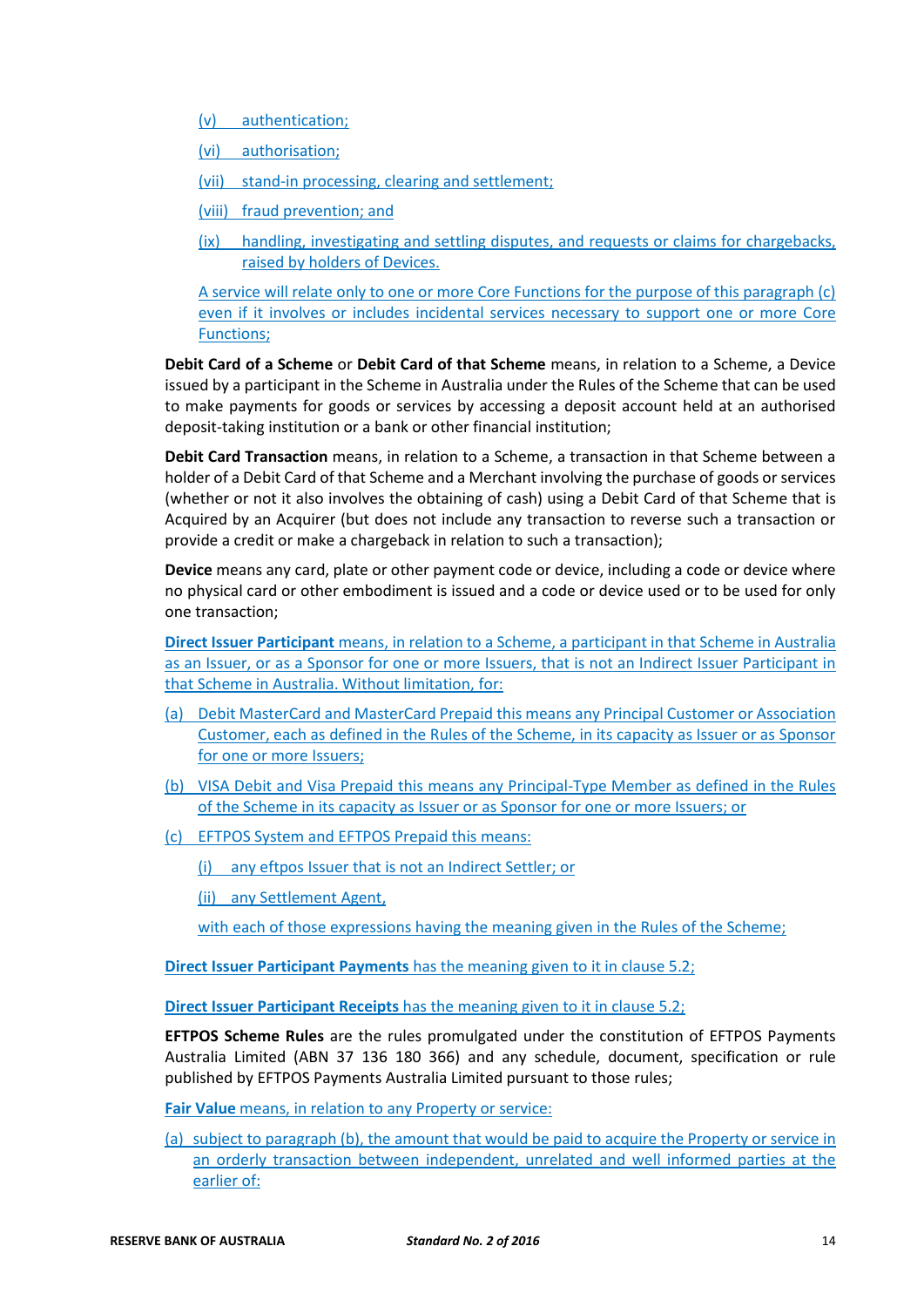(i) the date the Property or service was first provided; and

(ii) the date the Property or service was committed to be provided,

to the Direct Issuer Participant; but

- (b) if at any subsequent time the amount that would be paid to acquire the Property or service in an orderly transaction between independent, unrelated and well informed parties (**Revised Value**) is materially different from the amount determined in accordance with paragraph (a) (or, if any adjustment is made in accordance with this paragraph (b), the most recent such adjustment), the Fair Value may be adjusted to that Revised Value provided:
	- (i) use of that Revised Value as Fair Value is fair and reasonable and consistent with the objective of this Standard; and
	- (ii) the Fair Value may be adjusted to a Revised Value no more than once in a Reporting Period;

**Incentive Test**: a Benefit meets the **Incentive Test** in relation to a Scheme Pair if it is given for a purpose of, or has or will likely have the effect of, any one or more of the following:

- (a) incentivising the entry into of a contract relating to the issue of Cards of any Scheme in the Scheme Pair;
- (b) promoting or incentivising the issuance or use of Cards of any Scheme in the Scheme Pair; or
- (c) providing or funding incentives to holders of Cards of any Scheme in the Scheme Pair to use those cards.

Benefits that meet the Incentive Test in relation to a Scheme Pair include lump-sum, volume based and transaction-specific Benefits such as:

- (i) incentives to market Cards of any Scheme in the Scheme Pair; and
- (ii) any of the following earned, accrued or receivable by a Direct Issuer Participant for agreeing to issue Cards of any Scheme in the Scheme Pair or for Card Transactions undertaken in any Scheme in the Scheme Pair meeting or exceeding a specific transaction volume, percentage share or dollar amount of transactions processed:
	- (A) a rebate on any fees or other costs or charges, whether for a Core Service or for any other product or service;
	- (B) a discount from the Regular Price of any Property or service, whether the Property or service is related to Cards of any Scheme in the Scheme Pair or not;

**Indirect Issuer Participant** means, in relation to a Scheme, a participant in that Scheme in Australia as an Issuer that participates in the Scheme in Australia as Issuer through the Sponsorship of another participant in that Scheme. Without limitation, for:

- (a) Debit MasterCard and MasterCard Prepaid this means any Affiliate Customer as defined in the Rules of the Scheme in its capacity as Issuer; or
- (b) VISA Debit and Visa Prepaid this means any Participant-Type Member or Associate-Type Member, each as defined in the Rules of the Scheme, in its capacity as Issuer; or
- (c) EFTPOS System and EFTPOS Prepaid this means any eftpos Issuer that is an Indirect Settler, with each of those expressions having the meaning given in the Rules of the Scheme;

**Interchange Fee Category** has the meaning given to it in clause 4.1(b);

**Interchange Fees** means in relation to a Scheme, wholesale fees, known as interchange fees, which are payable between an Issuer and an Acquirer, directly or indirectly, in relation to Card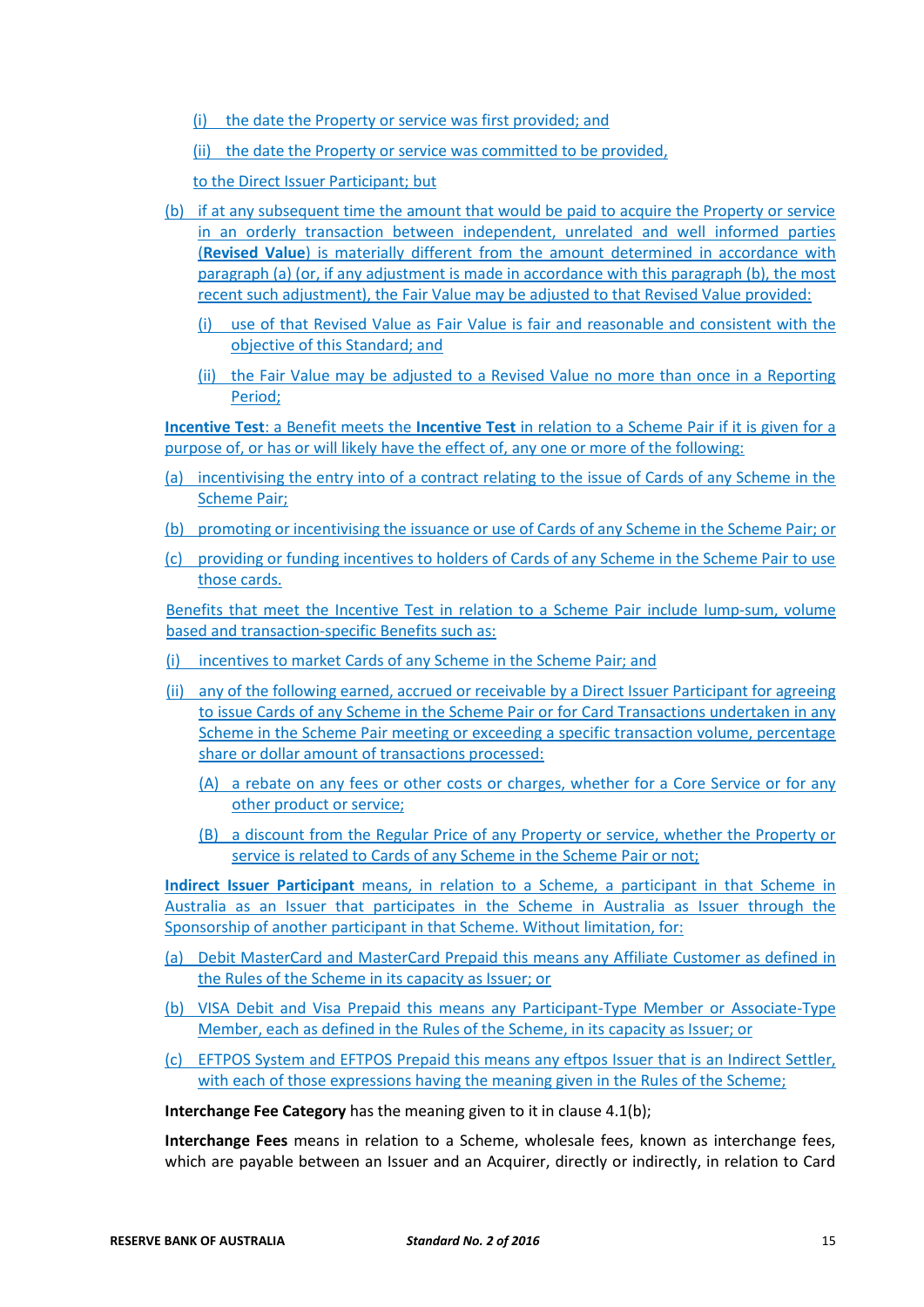Transactions in the Scheme but excluding any such fees to the extent that they are referable only to the obtaining of cash by the Card holder;

**Issuer** means a participant in a Scheme in Australia that has a contractual relationship with its customers under which it issues Debit Cards or Prepaid Cards of a Scheme (as the case may be) to those its customers or their nominees;

**Issuer Payments** has the meaning given to it in clause 5.2;

**Issuer Receipts** has the meaning given to it in clause 5.2;

**Merchant** means, in relation to a Scheme, a merchant in Australia that accepts a Card of that Scheme for payment for goods or services;

**Multilateral Interchange Fee** means, in relation to a Scheme, an Interchange Fee that is determined by an administrator of the Scheme and applies regardless of the identity of the Acquirer or Issuer paying or receiving the Interchange Fee;

**Net Compensation** has the meaning given to it in clause 5.1;

**Prepaid Card of a Scheme** or **Prepaid Card of that Scheme** means, in relation to a Scheme, a Device issued by a participant in the Scheme in Australia under the Rules of the Scheme that can be used to make payments for goods or services using a store of value that has been prepaid or pre-funded and is accessible to make payments for goods or services only through the use of that, or a linked or related, Device;

**Prepaid Card Transaction** means, in relation to a Scheme, a transaction in that Scheme between a holder of a Prepaid Card of that Scheme and a Merchant involving the purchase of goods or services (whether or not it also involves the obtaining of cash) using a Prepaid Card of that Scheme that is Acquired by an Acquirer (but does not include any transaction to reverse such a transaction or provide a credit or make a chargeback in relation to such a transaction);

**Property** means any property including any good and any proprietary right or interest;

**Quarter** means a 3 month period ending on 30 June, 30 September, 31 December or 31 March;

**Reference Period** means a 12 month period ending on the last day of a Quarter;

**Regular Price** means, in relation to Property or a service, a supplier and a Direct Issuer Participant at any time, the price at which the supplier is regularly supplying Property or services of the same description to entities of a class, group or type that includes the Direct Issuer Participant at that time;

**Registration Date** means the date on which this Standard is registered in the Federal Register of Legislation;

**Related Body Corporate** has the meaning given in the *Corporations Act 2001*;

**Relevant Portion** has the meaning given to it in clause 5.2;

**Reporting Period** means, subject to clause 7.3, a 12 month period ending 30 June;

**Rules of a Scheme** or **Rules of the Scheme** means the constitution, rules, by-laws, procedures and instruments of the relevant Scheme as applied in Australia, and any other arrangement relating to the Scheme by which participants in that Scheme in Australia are, or consider themselves to be, bound;

**Scheme Benchmark** is 8.0 cents;

**Scheme Pair** means:

(a) VISA Debit and VISA Prepaid;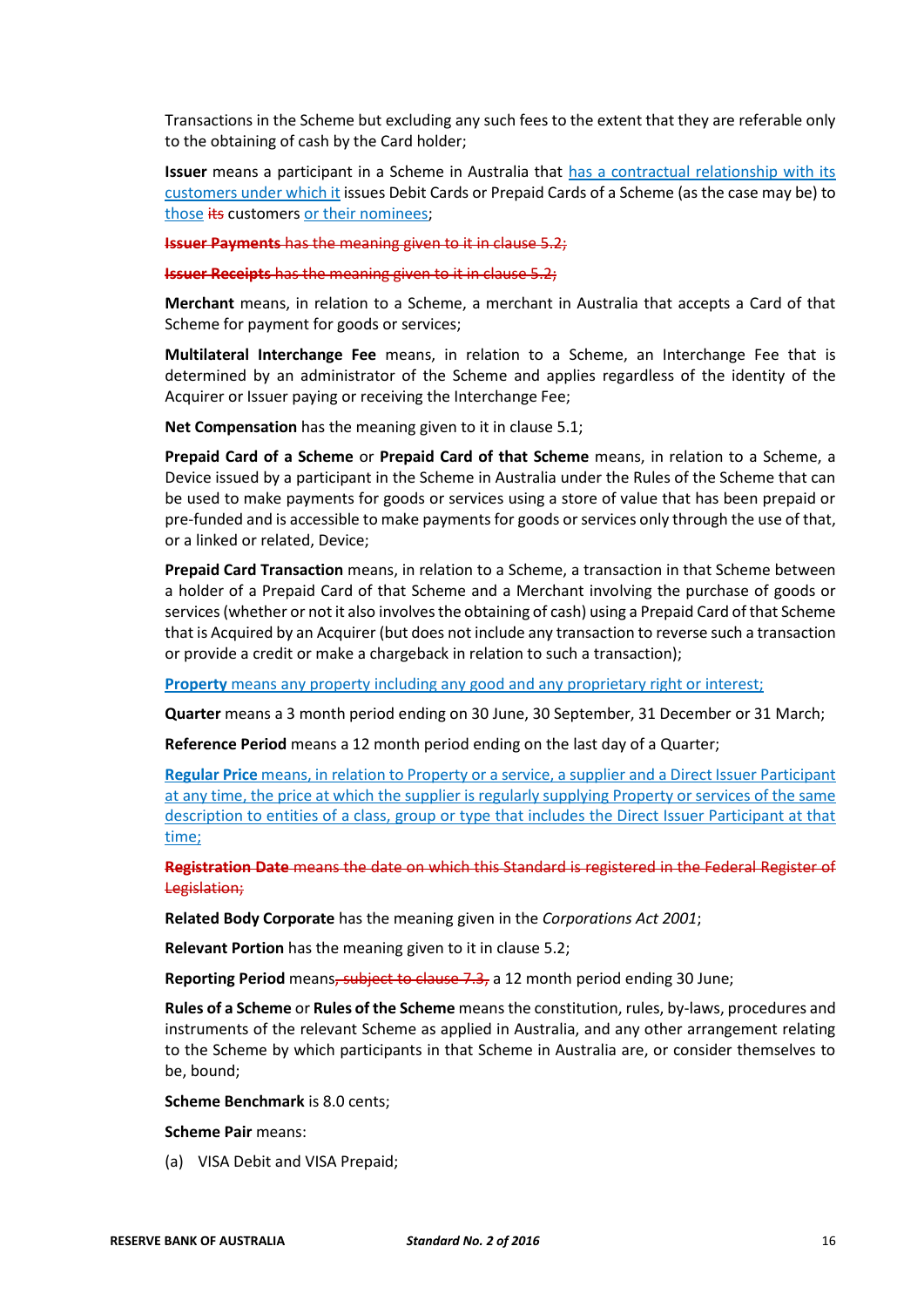- (b) Debit MasterCard and MasterCard Prepaid; or
- (c) EFTPOS System and EFTPOS Prepaid;

**Scheme Pair Transaction** has the meaning given in clause 5.1;

#### **Sponsor** means:

- (a) in relation to a Scheme which is VISA Debit, VISA Prepaid, Debit MasterCard or MasterCard Prepaid, a participant in the Scheme in Australia who has accepted responsibility in whole or in part for, or to act as agent for, another entity under and in accordance with the Rules of the Scheme so that the other entity may participate in the Scheme; and
- (b) in relation to a Scheme which is EFTPOS System or EFTPOS Prepaid, a participant in the Scheme in Australia who has accepted responsibility to carry out settlement (the process of exchanging value to discharge payment obligations between Issuers and Acquirers), directly or indirectly, on behalf of one or more other entities,

and **Sponsorship** has a corresponding meaning;

**include** or **including** or **such as** when introducing an example do not limit the meaning of the words to which the example relates to that example or examples of a similar kind; and

terms defined in the Act have the same meaning in this Standard.

- 2.4 For the purposes of this Standard:
	- (a) a provision of a plan, arrangement or agreement shall be deemed to have a particular purpose if the provision was included in the plan, arrangement or agreement by a party or parties for purposes that include that purpose and that purpose was a substantial purpose; and
	- (b) conduct including the payment or receipt of a fee or the giving of a benefit or other valuable consideration shall be deemed to have been made for a particular purpose if the person undertaking the conduct, payment or receipt did so for purposes that include that purpose and that purpose was a substantial purpose.
- 2.5 For the purposes of this Standard, an Interchange Fee paid from an Acquirer to an Issuer is to be expressed as a positive number and an Interchange Fee paid from an Issuer to an Acquirer is to be expressed as a negative number.
- 2.56 Each participant in a Scheme must do all things necessary on its part to ensure compliance with this Standard.
- 2.67 If any part of this Standard is invalid, this Standard is ineffective only to the extent of such part without invalidating the remaining parts of this Standard.
- 2.78 This Standard is to be interpreted:
	- (a) in accordance with its objective; and
	- (b) by looking beyond form to substance.
- 2.8 For the purposes of this Standard, an Interchange Fee paid from an Acquirer to an Issuer is to be expressed as a positive number and an Interchange Fee paid from an Issuer to an Acquirer is to be expressed as a negative number.
- 2.9 On the Commencement Date this Standard replaces each of the following Standards:
	- (a) *The Setting of Interchange Fees in the Visa Debit Payment System*; and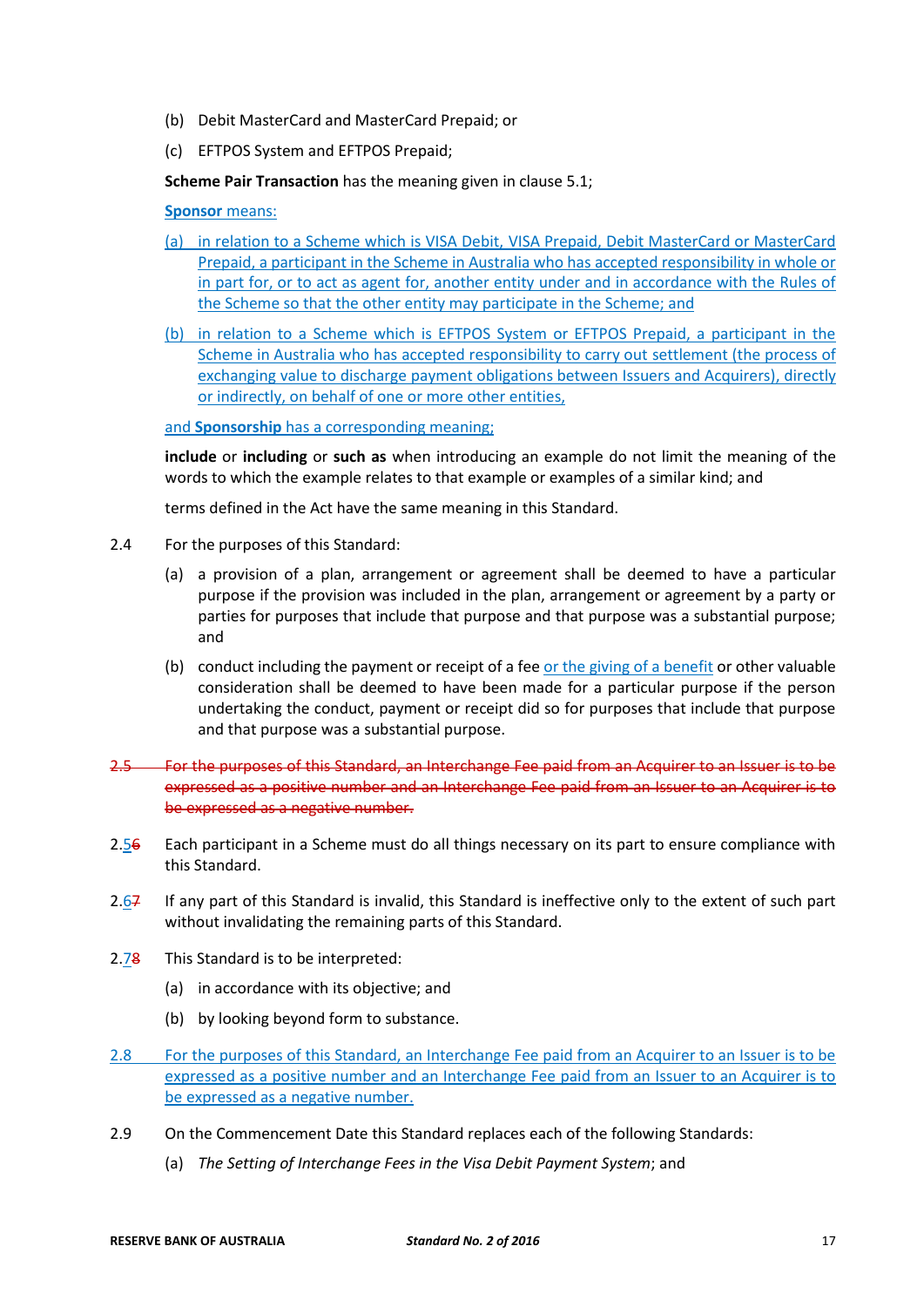#### (b) *Interchange Fees in the EFTPOS System*.

Neither the registration nor the terms of this Standard affect those standards before the Commencement Date.

### **3. Anti-Avoidance**

A participant in a Scheme must not, either alone or together with one or more other persons, enter into, begin to carry out or carry out a plan or arrangement or otherwise be knowingly involved in a plan or arrangement if it would be concluded that the person did so for a purpose of avoiding the application of this Standard, and the plan or arrangement or part of the plan or arrangement has achieved or would but for this provision have achieved or could reasonably be considered to have achieved that purpose.

#### **4. Interchange Fees**

- 4.1 (a) An Interchange Fee (exclusive of goods and services tax) in relation to a Card Transaction must:
	- (i) where the Interchange Fee is a fixed amount per transaction, not exceed 15.0 cents; or
	- (ii) where the Interchange Fee is calculated by reference to the value or amount of the transaction, not exceed 0.200 per cent of that amount or value.
	- (b) If an Interchange Fee applies in relation to a category of Card Transactions (whether that category is determined by reference to the nature of the holder, or type of the Card of the Scheme, the identity or nature of the Merchant, the means of effecting the transaction, the security or authentication that applies or any other matter, or is a residual category covering transactions not in any other category) (**Interchange Fee Category**), that Interchange Fee must be:
		- (i) a percentage of the value of the Card Transaction to which it relates; or
		- (ii) a fixed amount,

applying to all Card Transactions in the category, and cannot be expressed as a range of rates or amounts.

### 4.2 If:

- (a) the total value of Interchange Fees (exclusive of goods and services tax) payable in relation to Card Transactions undertaken in a Scheme during a Reference Period divided by the number of those Card Transactions exceeds the Scheme Benchmark; and
- (b) for the Scheme Pair of which the Scheme referred to in sub-paragraph (a) forms part, the total value of Interchange Fees (exclusive of goods and services tax) payable in relation to Card Transactions undertaken in each of the Schemes in the Scheme Pair during the Reference Period divided by the number of those Card Transactions exceeds the Scheme Benchmark;

that Reference Period will be an **Above Benchmark Reference Period** for that Scheme and the participants in the Scheme referred to in paragraph (a) above must take all necessary steps to vary the rates or amounts of Interchange Fees applicable under that Scheme, with effect no later than 2 months and 1 day after the end of the Above Benchmark Reference Period, to rates or amounts such that, had those varied rates or amounts applied under the Scheme during the Above Benchmark Reference Period, that Reference Period would not have been an Above Benchmark Reference Period for that Scheme unless: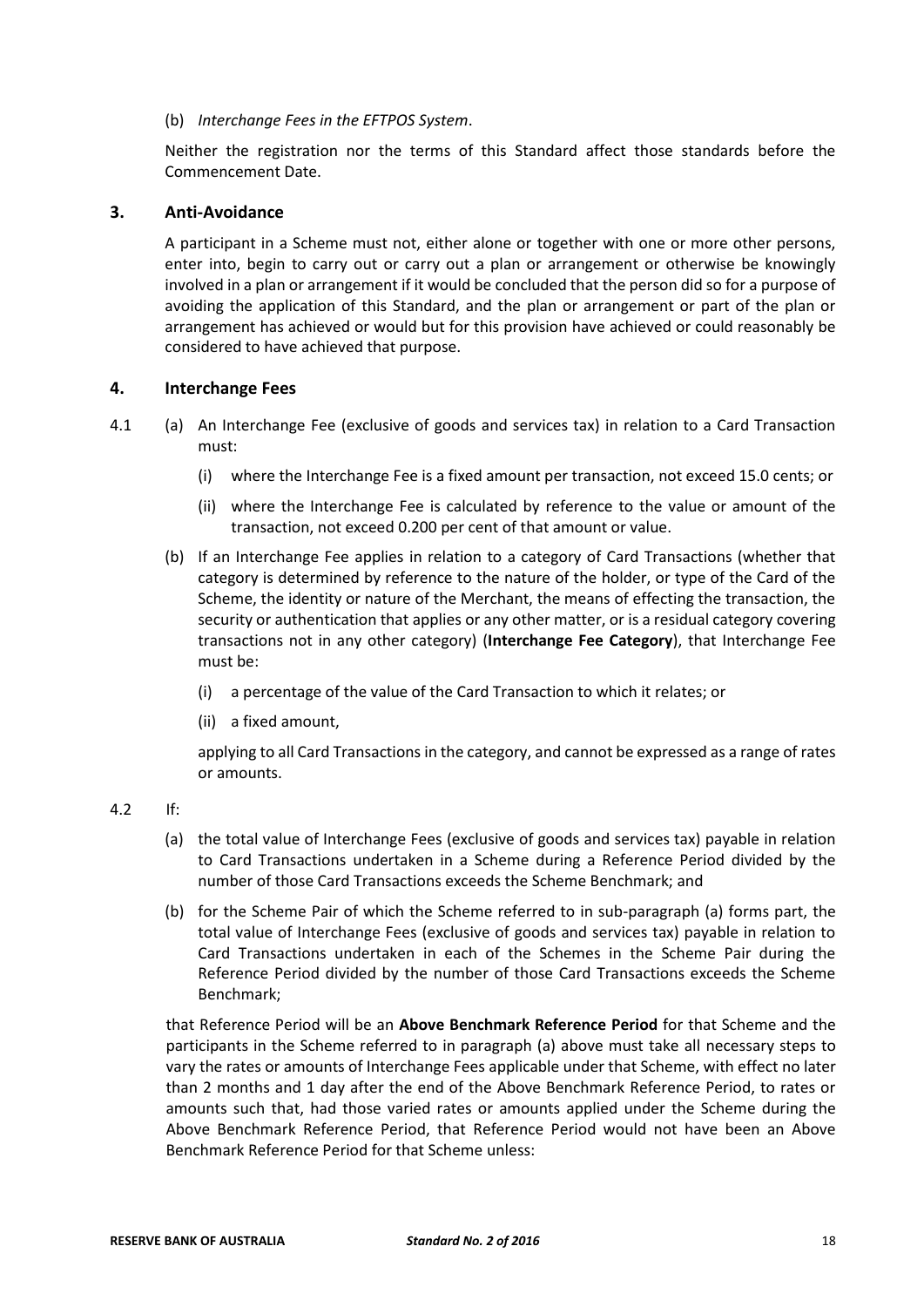- (c) prior to the end of that period of 2 months and 1 day, a variation to the rates or amounts of Interchange Fees applicable under the other Scheme in the Scheme Pair takes effect; and
- (d) the varied Interchange Fees referred to in paragraph (c) are such that, had they applied under that other Scheme during the Above Benchmark Reference Period, the Reference Period would not have been an Above Benchmark Reference Period.
- 4.3 If at any time any Interchange Fee applicable under a Scheme is introduced or removed, or the rate or amount of any Interchange Fee under a Scheme is varied, the Interchange Fees applicable under that Scheme following that change must be such that, had they applied for the whole of the most recent Reference Period prior to the date of the change, that Reference Period would not have been an Above Benchmark Reference Period. Nothing in this clause 4.3 limits clause 4.2.

# **5. Net Payments to Direct Issuer Participants Issuers**

5.1 No Direct Issuer Participant Issuer which is a participant in a Scheme may receive, directly or indirectly, Net Compensation in relation to Card Transactions undertaken in any of the Schemes in the Scheme Pair of which that Scheme forms part (**Scheme Pair Transactions**). **Net Compensation** is received by a Direct Issuer Participant an Issuer if the Direct Issuer Participant **Issuer Receipts of the Direct Issuer Participant Issuer for that Scheme Pair in respect of over a** Reporting Period exceed the Direct Issuer Participant Issuer Payments of the Direct Issuer Participant Issuer for that Scheme Pair in respect of over that Reporting Period.

## 5.2 For the purpose of this clause 5:

- (a) subject to paragraphs (c), (d), (e), (f) and (g), **Direct Issuer Participant Receipts** of the Direct Issuer Participant for a Scheme Pair and a Reporting Period is the total of the Benefits that meet the Incentive Test in relation to that Scheme Pair that are earned or accrued during, or receivable in respect of, the Reporting Period by the Direct Issuer Participant and payable, allowable or otherwise to be provided, directly or indirectly, by the administrator in Australia of any Scheme in the Scheme Pair or any of the Associated Entities of any administrator in Australia of any Scheme in the Scheme Pair but, if such an Associated Entity is an Acquirer, excluding Interchange Fees;
- (b) subject to paragraphs (c), (d), (e), (f) and (g), **Direct Issuer Participant Payments** of the Direct Issuer Participant for a Scheme Pair and a Reporting Period is the total amount paid or payable, directly or indirectly, by the Direct Issuer Participant to or in favour of the administrator in Australia of any Scheme in the Scheme Pair or any of the Associated Entities of any administrator in Australia of any Scheme in the Scheme Pair in relation to Core Services provided during or in respect of the Reporting Period for any of the Cards of the Schemes in the Scheme Pair or Scheme Pair Transactions.
- 5.2 For the purpose of this clause 5 (and subject to clause 7.3(d)):
	- (a) subject to paragraphs (c), (d) and (e), **Issuer Receipts** of the Issuer for a Scheme Pair is the total of the Benefits received, directly or indirectly, by the Issuer in relation to any of the Cards of the Schemes in the Scheme Pair or Scheme Pair Transactions that have a purpose, or likely effect of promoting or incentivising the issuance or use of Cards of any Scheme in the Scheme Pair or of providing or funding incentives to holders to use Cards of the Scheme or Scheme Pair, but excluding:
		- (i) Interchange Fees;
		- (ii) payments made by or on behalf of holders of Cards of the Scheme (or holders of the related Card Accounts) to: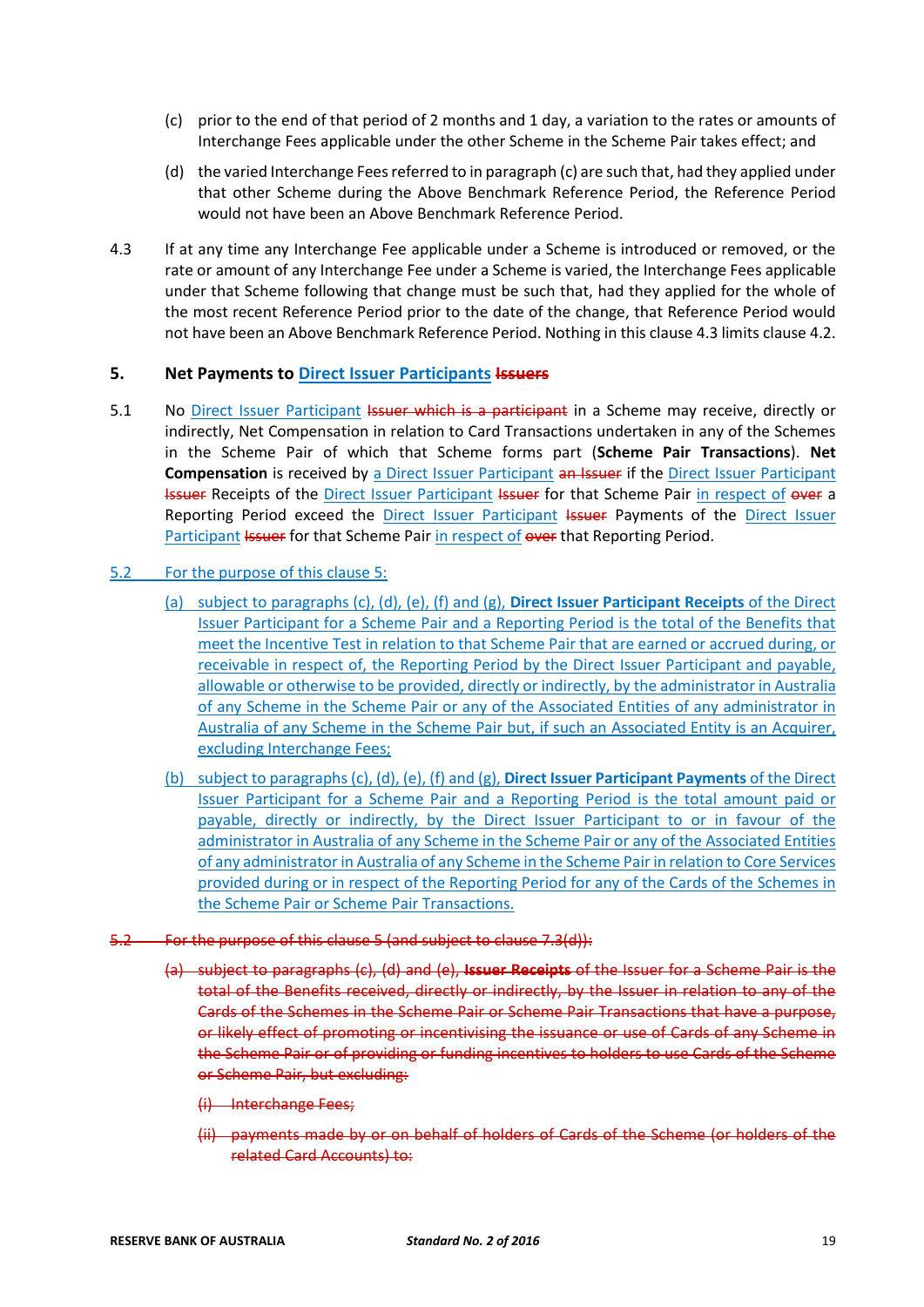- (A) discharge a liability (whether then due and payable or not) to the Issuer that arose as a result of such a Device being held or used; or
- (B) create a credit balance in the relevant Card Account; and
- (iii) any transaction to reverse a Card Transaction or provide a credit or make a chargeback in relation to a Card Transaction.

These Benefits include volume based and transaction specific Benefits such as:

- (iv) marketing incentives;
- (v) Benefits for meeting or exceeding a specific transaction volume, percentage share or dollar amount of transactions processed; and
- (vi) signing bonuses;
- (b) subject to paragraphs (c), (d) and (e), **Issuer Payments** of the Issuer for a Scheme Pair is the total amount of all Benefits paid, given or allowed, directly or indirectly, by the Issuer to or in favour of the administrator of a Scheme in the Scheme Pair in Australia or an Acquirer in relation to any of the Cards of the Schemes in the Scheme Pair or Scheme Pair Transactions (excluding Interchange Fees and the amount of the Card Transactions paid by the Issuer to the Acquirer to settle obligations arising from the clearing of Card Transactions). These Benefits include:
	- (i) Scheme branding fees;
	- (ii) processing fees; and
	- (iii) assessment fees;
- (c) if a Benefit referred to in paragraph (a) or (b) does not relate solely to Cards of any Scheme in the Scheme Pair or Scheme Pair Transactions and also relates to other Devices or other transactions:
	- (i) the Benefit must be apportioned between:
		- (A) the Cards of any Scheme in the Scheme Pair and Scheme Pair Transactions on the one hand; and
		- (B) the other Devices and other transactions on the other,

fairly and reasonably, having regard to, where relevant, the transaction history on Devices used in the payment systems to which the Benefit relates and the proportion of the Devices to which the Benefit relates that are Cards of a Scheme in the Scheme Pair issued by the Direct Issuer Participant or by any Indirect Issuer Participant through Sponsorship by that Direct Issuer Participant Issuer; and

- (ii) the portion referable to Cards of any Scheme in the Scheme Pair and Scheme Pair Transactions determined in accordance with sub-paragraph (i) (the **Relevant Portion**) must be included in the determination of Direct Issuer Participant Issuer Receipts or Direct Issuer Participant Issuer Payments, as applicable;
- (d) one method of apportionment under clause  $5.2(c)$  that will be fair and reasonable for the purpose of that provision  $\epsilon$ lause 5.2( $\epsilon$ ) is an apportionment on a pro-rata basis, based on the value of Scheme Pair Transactions using Cards of any Scheme in the relevant Scheme Pair during issued by that Issuer over the Reporting Period as a proportion of the total value of the transactions undertaken in any payment system to which the Benefit relates during over the Reporting Period using Devices issued by that Issuer. This does not preclude an apportionment in another way that meets the requirements of clause  $5.2(c)$ ; and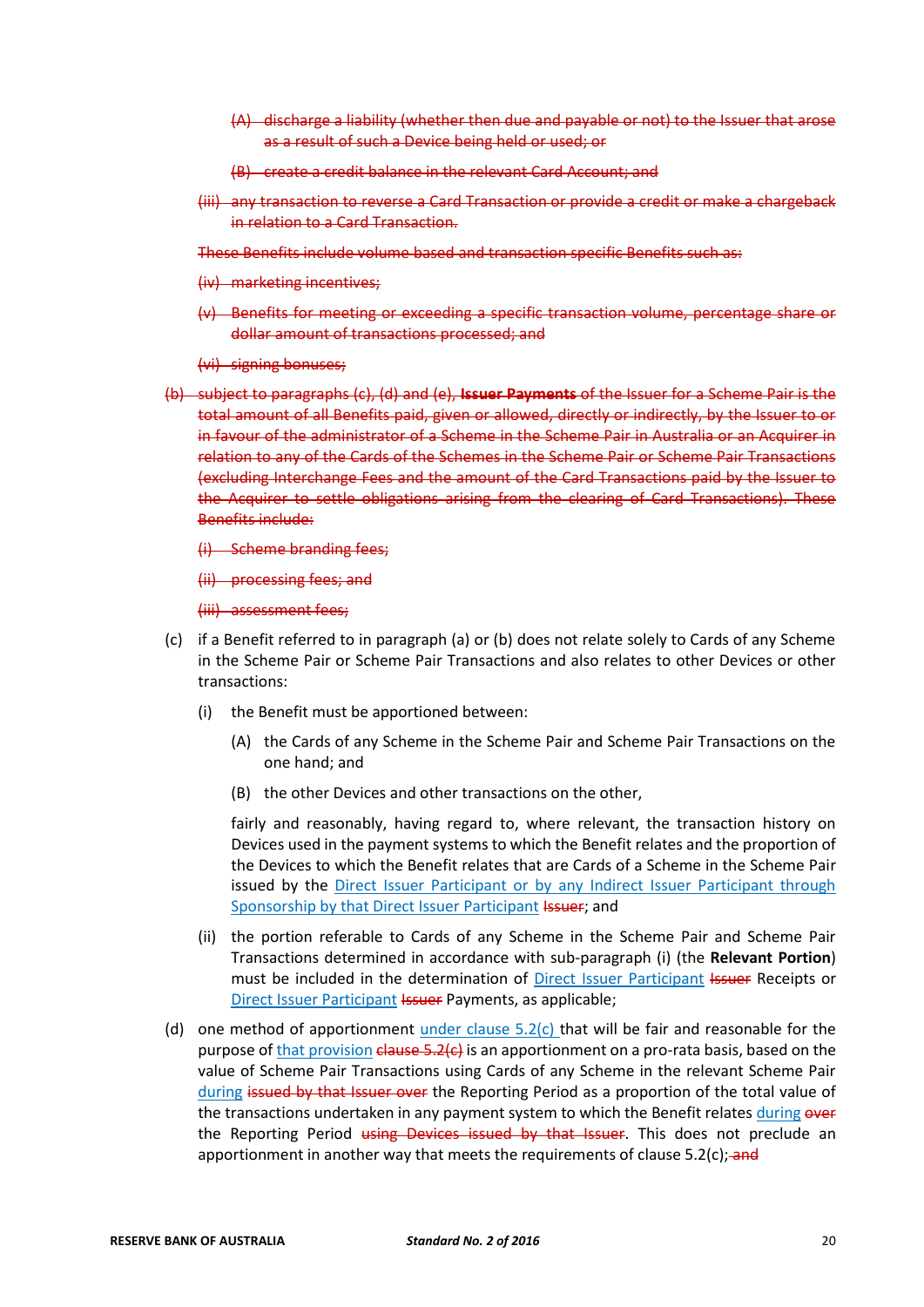- (e) where a Benefit referred to in paragraph (a), (b) or (c) relates to a period that spans more than one Reporting Period, the Benefit or, in the case of a Benefit referred to in paragraph (c), the Relevant Portion of the Benefit, may be allocated among Reporting Periods, in which case the allocation must:
	- (i) be on a pro-rata basis based on the number of months in each relevant Reporting Period to which the Benefit relates if an allocation on that basis would fairly and reasonably align the Benefit to the activity to which the Benefit relates; or provided that:
	- (ii) otherwise on some other basis that fairly and reasonably aligns the allocation of the Benefit to the activity to which the Benefit relates,

in each case provided that:

- $(iiiii)$ no part of it is allocated to any Reporting Period the whole of which occurs before the term of the contract or arrangement under which the Benefit is payable, receivable or allowable has commenced;
- (ivii) no part of it is allocated to any Reporting Period the whole of which occurs after the term of the contract or arrangement under which the Benefit is payable, receivable or allowable has ended; and
- ( $V^{\text{iii}}$ ) it may not be allocated among more than 10 consecutive Reporting Periods;
- (f) a Direct Issuer Participant who adopts a particular method permitted by clause 5.2 of this Standard of:
	- (i) determining whether and to what extent:
		- (A) Benefits are earned or accrued during, or are receivable in respect of, a Reporting Period for the purposes of paragraph 5.2(a); or
		- (B) Core Services are provided during or in respect of a Reporting Period for the purposes of paragraph 5.2(b); or

(ii) allocating or apportioning Benefits for the purpose of paragraph (c), (d) or (e),

must, unless the Reserve Bank of Australia otherwise agrees in writing, continue to use the same method consistently from one Reporting Period to the next; and

- (g) for the purpose of this clause 5, a Direct Issuer Participant must ensure that:
	- (i) a Benefit paid, allowed or otherwise provided, directly or indirectly, by the administrator of a Scheme in Australia or any of its Associated Entities that meets the Incentive Test in relation to the Scheme Pair of which that Scheme is part is included as a Direct Issuer Participant Receipt in the calculation of Net Compensation in respect of a Reporting Period; and
	- (ii) an amount treated as a Direct Issuer Participant Payment in the calculation of Net Compensation in respect of a Reporting Period is not included as a Direct Issuer Participant Payment in the calculation of Net Compensation for any other Reporting Period.

# **6. Reporting and Transparency**

6.1 An administrator of a Scheme in Australia or a representative of the participants in the Scheme in Australia must publish the Multilateral Interchange Fee rates or amounts (whichever is applicable) of the Scheme in Australia on the Scheme's website, including the rates or amounts for each Interchange Fee Category.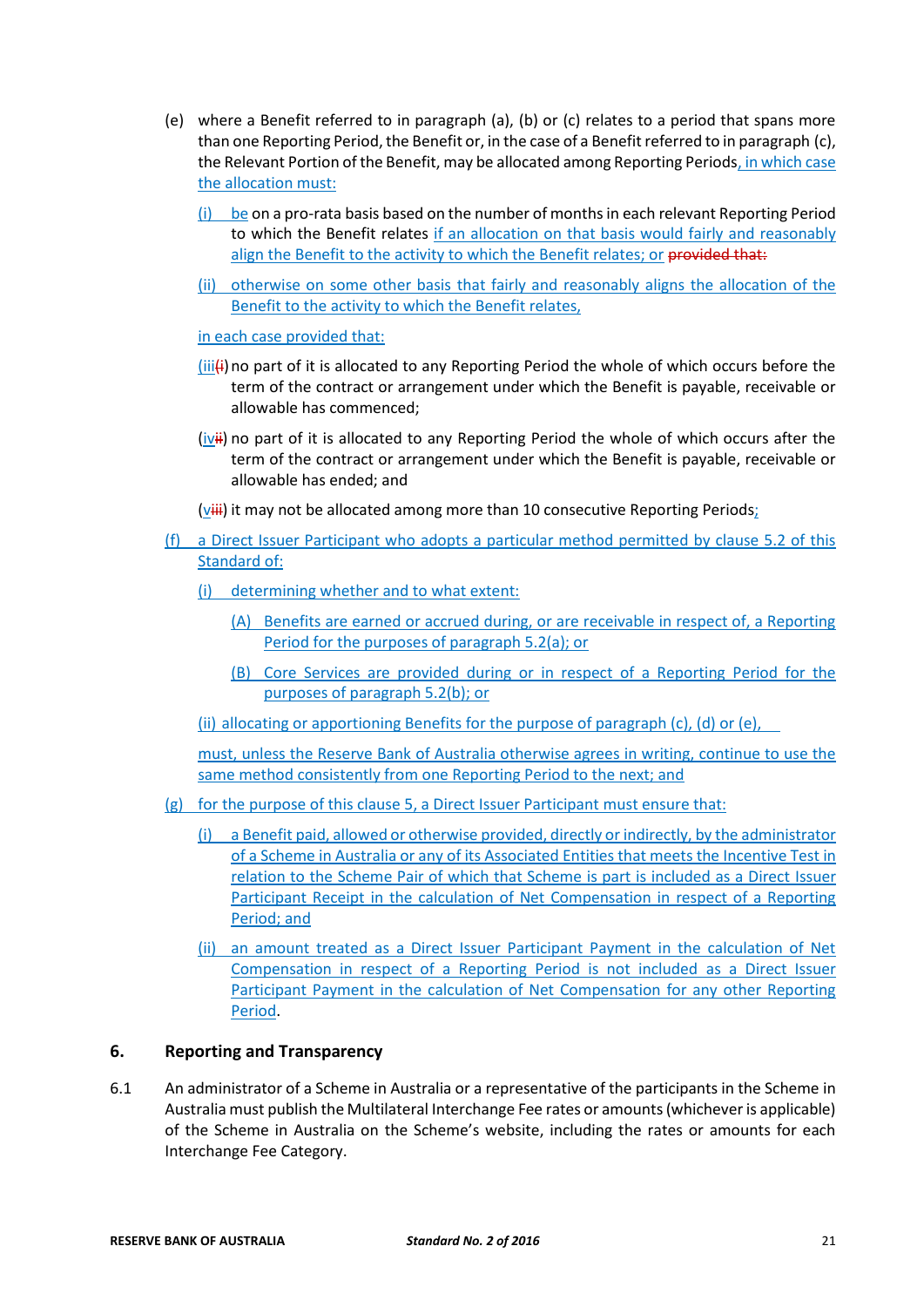#### 6.2 Each:

(a) Acquirer; and

(b) Issuer that is a Direct Issuer Participant,

that is a party to an agreement with one or more other participants in a Scheme to pay or receive Interchange Fees in relation to Card Transactions in the Scheme that are not Multilateral Interchange Fees must report to the Reserve Bank of Australia by 31 July each year the range of Interchange Fee rates or amounts (whichever is applicable) it received or paid in respect of the most recent Reporting Period. The Reserve Bank of Australia may publish the reported range of these Interchange Fees for the Scheme on its website.

- 6.3 An administrator of a Scheme in Australia or a representative of the participants in the Scheme in Australia must on or before 31 July each year certify in writing to the Reserve Bank of Australia in respect of the most recent Reporting Period, that Interchange Fees of the Scheme in Australia were during over that Reporting Period in compliance with this Standard.
- 6.4 Each of an administrator of a Scheme in Australia and each Direct Issuer Participant Issuer who is a participant in the Scheme in Australia must on or before 31 July each year certify in writing to the Reserve Bank of Australia that it was, in respect of over the most recent Reporting Period, in compliance with clause 5.
- 6.5 An administrator of a Scheme in Australia or a representative of the participants of the Scheme in Australia must, not later than 30 days after the end of each Quarter, certify in writing to the Reserve Bank of Australia each of the following for that Quarter for the Scheme (and in the case of paragraph (e), the relevant Scheme Pair):
	- (a) the total value of Card Transactions undertaken in the Scheme in that Quarter;
	- (b) the number of Card Transactions undertaken in the Scheme in that Quarter;
	- (c) the total value of all Interchange Fees (exclusive of goods and services tax) payable in respect of the Card Transactions undertaken in the Scheme during that Quarter;
	- (d) the total value of Interchange Fees (exclusive of goods and services tax) payable in respect of Card Transactions undertaken in the Scheme during the Quarter divided by the total number of the Card Transactions undertaken in the Scheme during the Quarter;
	- (e) the total value of Interchange Fees (exclusive of goods and services tax) payable in respect of Scheme Pair Transactions undertaken in the Schemes that form part of that Scheme Pair during the Quarter divided by the total number of the Scheme Pair Transactions undertaken in the Schemes that form part of that Scheme Pair during the Quarter; and
	- (f) each Interchange Fee Category that applied for some or all of the Quarter and, for each of those categories:
		- (i) the Interchange Fee rates or amounts (whichever is applicable) that applied during the Quarter (expressed as a percentage or an amount, not as a range); and
		- (ii) the total value of Interchange Fees (exclusive of goods and services tax) payable in respect of that Quarter that are referrable to Card Transactions undertaken in the Scheme in that Quarter in that category.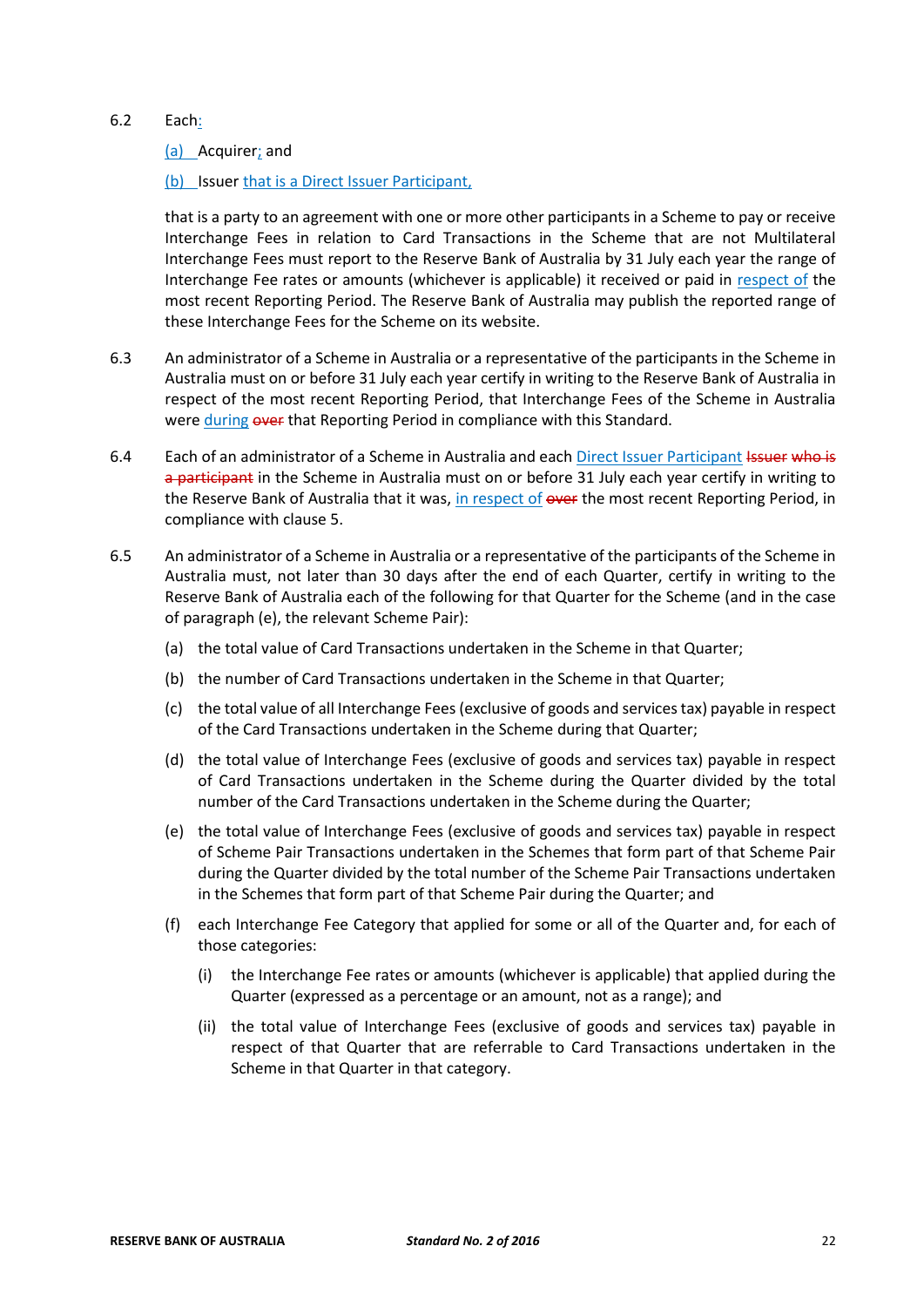### **7. Commencement and Implementation**

- 7.1 This Standard came comes into force on the Commencement Date, but certain provisions in it had have a transitional application as set out in this clause 7 of this Standard as at the Commencement Date.
- 7.2 This Standard as varied with effect from 1 July 2019 must be complied with for the Reporting Period ending on 30 June 2020 and all subsequent Reporting Periods. For the Reporting Period ending on 30 June 2019 a Direct Issuer Participant in a Scheme in a Scheme Pair may elect to comply, in relation to both Schemes in that Scheme Pair, with either:
	- (a) this Standard as in effect on 30 June 2019; or
	- (b) this Standard as amended with effect on 1 July 2019 as if this Standard so amended had been in effect from 1 July 2018,

and must notify its election of (a) or (b) (Transitional Election) to the administrator of each Scheme in the Scheme Pair no later than 1 July 2019.

- 7.3 An administrator of a Scheme in Australia that receives a notification under clause 7.2 from a Direct Issuer Participant must provide its certification of its compliance under clause 6.4 as that compliance relates to that Direct Issuer Participant and the Reporting Period ending on 30 June 2019 on the same basis as that specified in the Transitional Election made by that Direct Issuer Participant.
- 7.4 If a Direct Issuer Participant in a Scheme in a Scheme Pair does not give a Transitional Election in accordance with clause 7.2 then:
	- (a) it is taken to have elected to comply, in relation to both Schemes in that Scheme Pair, with this Standard as in effect on 30 June 2019; and
	- (b) the administrator of each Scheme in the Scheme Pair in Australia must provide its certification under clause 6.4 in relation to that Direct Issuer Participant and the Reporting Period ending on 30 June 2019 accordingly.
- 7.2 Determination of whether there is an Above Benchmark Reference Period must be made Quarterly in accordance with clause 4.2 from the Commencement Date irrespective of whether the relevant Reference Period commenced before or after the Commencement Date. This means that the first determination under clause 4.2 must be made after the Commencement Date in relation to the Reference Period ending 30 June 2017, even though that Reference Period commenced before the Commencement Date.
- 7.3 For the purposes only of:
	- (a) clause 5; and
	- (b) clause 6.4 and clause 7.4 as it relates to clause 6.4:

the:

- (c) first Reporting Period will be the period from the Registration Date to 30 June 2018; and
- (d) Net Compensation in relation to an Issuer and a Scheme Pair is to be calculated for that first Reporting Period using only the Issuer Receipts of the Issuer and the Issuer Payments of the Issuer over that first Reporting Period that directly or indirectly relate to issue or use of Cards of the Schemes in the Scheme Pair, or Scheme Pair Transactions, on or after the Commencement Date.